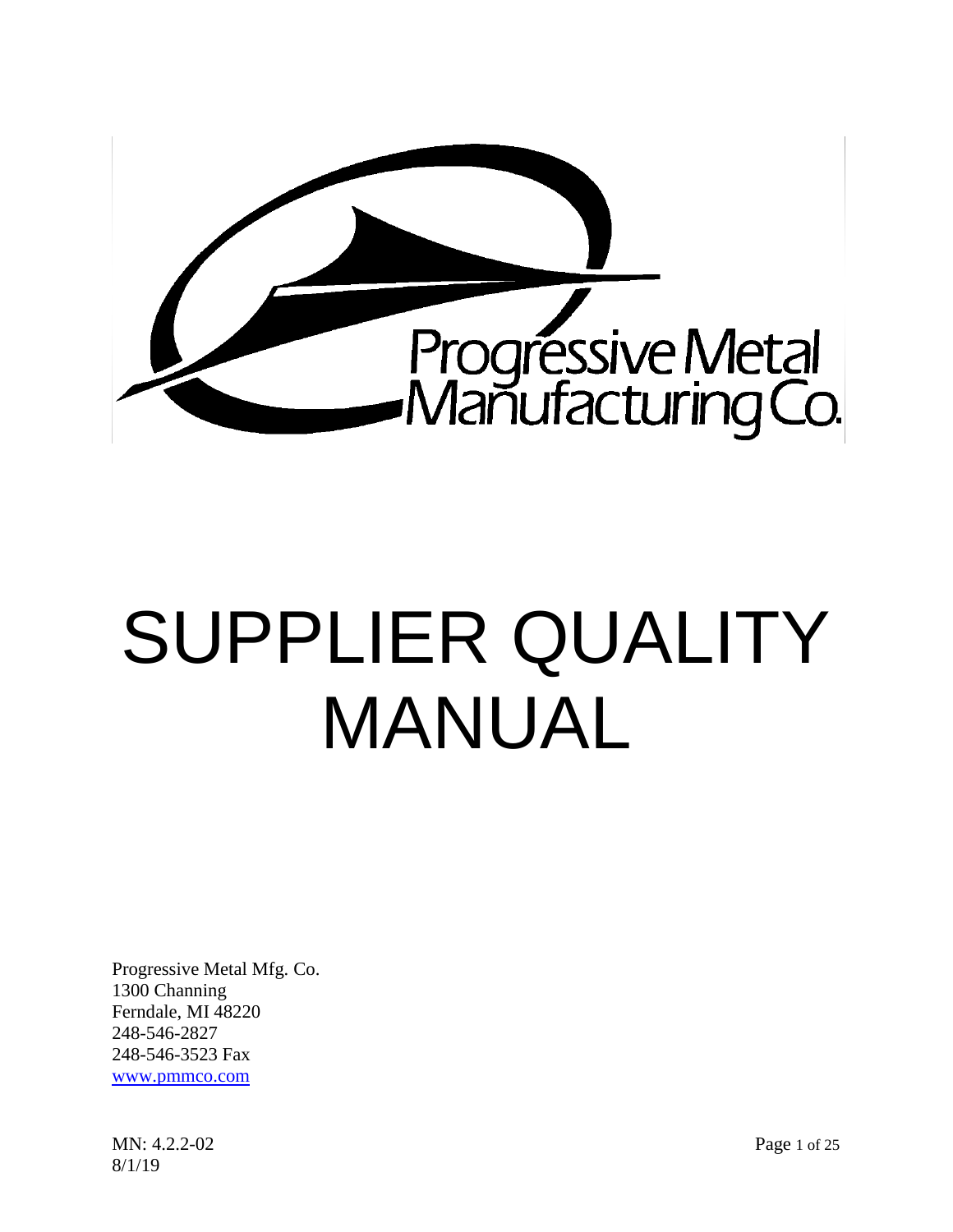| 1.     |  |
|--------|--|
| 1.1.   |  |
| 1.2.   |  |
| 1.3.   |  |
| 1.4.   |  |
| 1.5.   |  |
| 1.6.   |  |
| 2.     |  |
| 3.     |  |
| 4.     |  |
| 4.1.   |  |
| 4.2.   |  |
| 4.2.1. |  |
| 4.2.2. |  |
| 4.2.3. |  |
| 4.2.4. |  |
| 5.     |  |
| 5.1.   |  |
| 5.2.   |  |
| 5.3.   |  |
| 5.4.   |  |
| 5.4.1. |  |
| 5.5.   |  |
| 5.5.1. |  |
| 5.5.2. |  |
| 5.5.3. |  |
| 5.6.   |  |
| 5.6.1. |  |
| 5.6.2. |  |
| 5.6.3. |  |
| 6.     |  |
| 6.1.   |  |
| 6.2.   |  |
| 6.2.1. |  |
| 6.2.2. |  |
| 6.3.   |  |
| 6.3.1. |  |
| 6.4.   |  |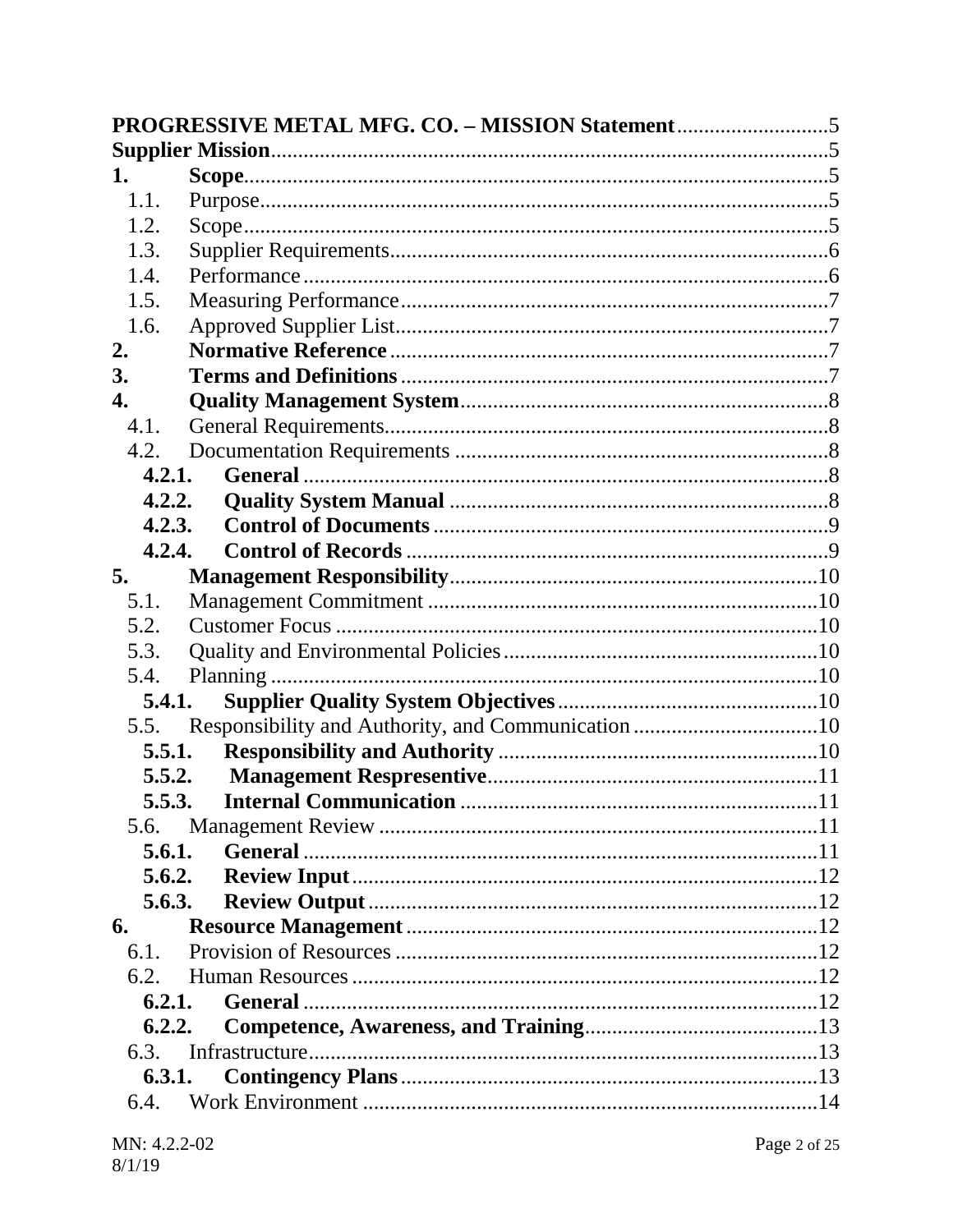|      | 6.4.1. |                                                              |  |
|------|--------|--------------------------------------------------------------|--|
|      | 6.4.2. |                                                              |  |
| 7.   |        |                                                              |  |
|      | 7.1.   |                                                              |  |
|      | 7.1.1  |                                                              |  |
|      | 7.1.2  |                                                              |  |
|      |        |                                                              |  |
|      | 7.2.1. | Determination of Requirements Related to the Product15       |  |
|      | 7.2.2. |                                                              |  |
|      | 7.2.3. | <b>Review of Environmental and Product Requirements15</b>    |  |
|      | 7.2.4. |                                                              |  |
|      |        |                                                              |  |
|      | 7.3.1. |                                                              |  |
|      | 7.3.2. |                                                              |  |
|      | 7.3.3. |                                                              |  |
|      | 7.3.4. |                                                              |  |
|      | 7.3.5. |                                                              |  |
|      | 7.3.6. |                                                              |  |
|      | 7.3.7. |                                                              |  |
|      |        |                                                              |  |
|      | 7.4.1. |                                                              |  |
|      | 7.4.2. |                                                              |  |
|      |        |                                                              |  |
|      | 7.5.1. |                                                              |  |
|      | 7.5.2. |                                                              |  |
|      | 7.5.3. |                                                              |  |
|      | 7.5.4. |                                                              |  |
|      |        |                                                              |  |
|      | 7.6.1. |                                                              |  |
|      | 7.6.2. |                                                              |  |
| 8.   |        |                                                              |  |
| 8.1. |        |                                                              |  |
|      | 8.1.1. |                                                              |  |
|      | 8.2.   |                                                              |  |
|      | 8.2.1. |                                                              |  |
|      | 8.2.2. |                                                              |  |
|      | 8.2.3. |                                                              |  |
|      | 8.2.4. |                                                              |  |
|      | 8.3.   | Control of Nonconforming Product, Processes and Conditions22 |  |
|      | 8.3.1  |                                                              |  |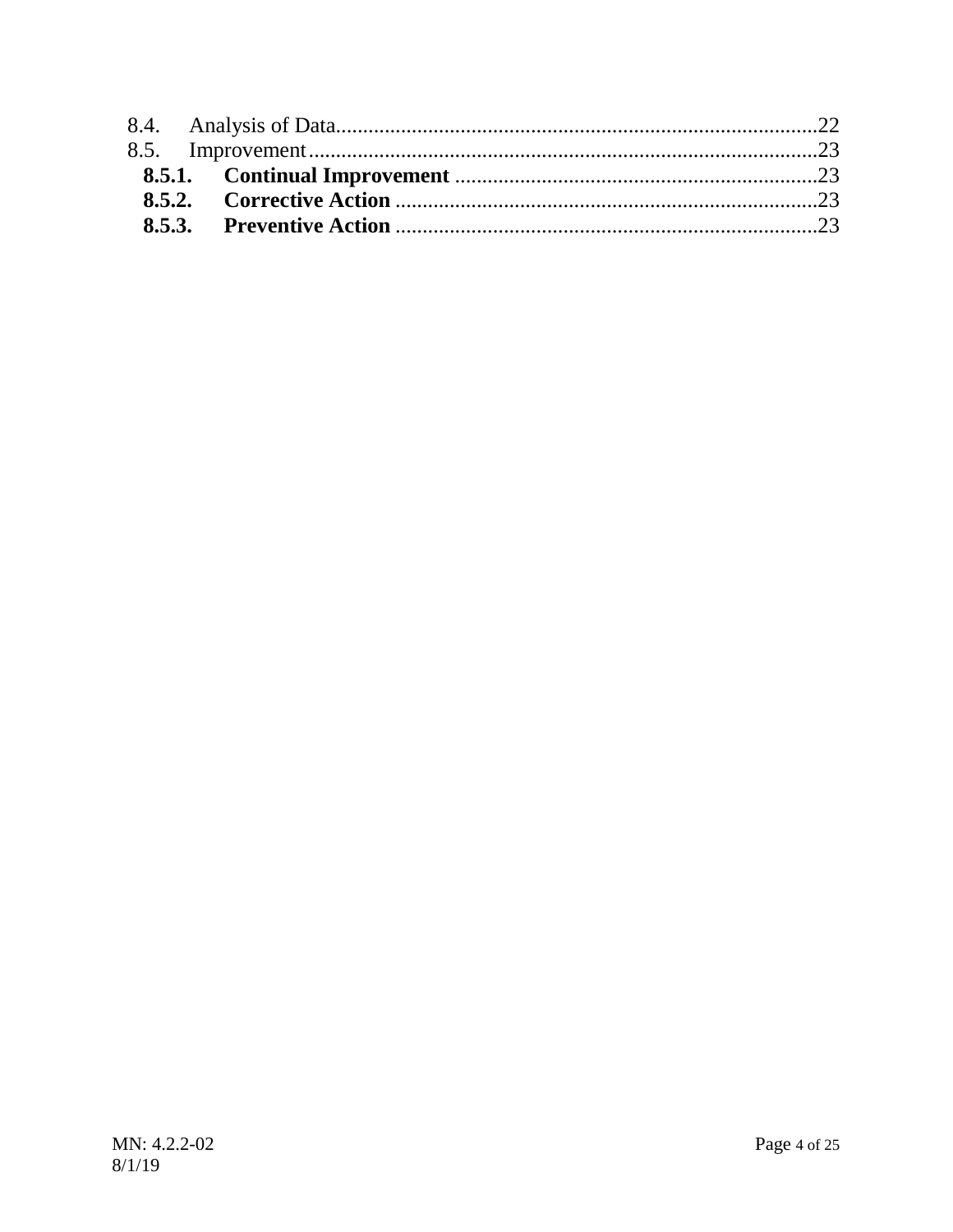# <span id="page-4-0"></span>**PROGRESSIVE METAL MFG. CO. – MISSION Statement**

We are a low volume, short run manufacturer of metal stampings, fabrications, and assemblies.

# <span id="page-4-1"></span>**Supplier Mission**

Progressive Metal Mfg. Company's Supplier Quality Manual recognizes automotive standards and the requirements defined on manuals and publications on behalf of the automotive industry by the Automotive Industry Action Group (AIAG). This manual also recognizes all additional customer specific requirements as required. PMMCO has an established Supplier Quality Management System that has been created in conformance with the current version IATF 16949

<span id="page-4-2"></span>*1.* **Scope**

#### <span id="page-4-3"></span>**1.1. Purpose**

The purpose of this manual is intended to help suppliers understand PMMCO requirements for managing, communicating, and reporting processes and procedures.

This manual does not replace or modify in any way the requirements that are contained in any of the AIAG manuals, automotive requirements or PMMCO documentation. Purchased items, including services, are included as all products and services that can effect customer requirements such as any outsourced stamping, welding, and assembly, machining, cutting, and packaging services.

## <span id="page-4-4"></span>**1.2. Scope**

The detailed requirements of this manual are required to be met in addition to the requirements on supplied customer prints, purchase order requirements or any other written requirements. In regards to any written requirements, these shall overrule the details contained in this manual.

PMMCO reserves the right to change this manual as needed. Revisions of this manual can be found on our website, [www.pmmco.com](http://www.pmmco.com/)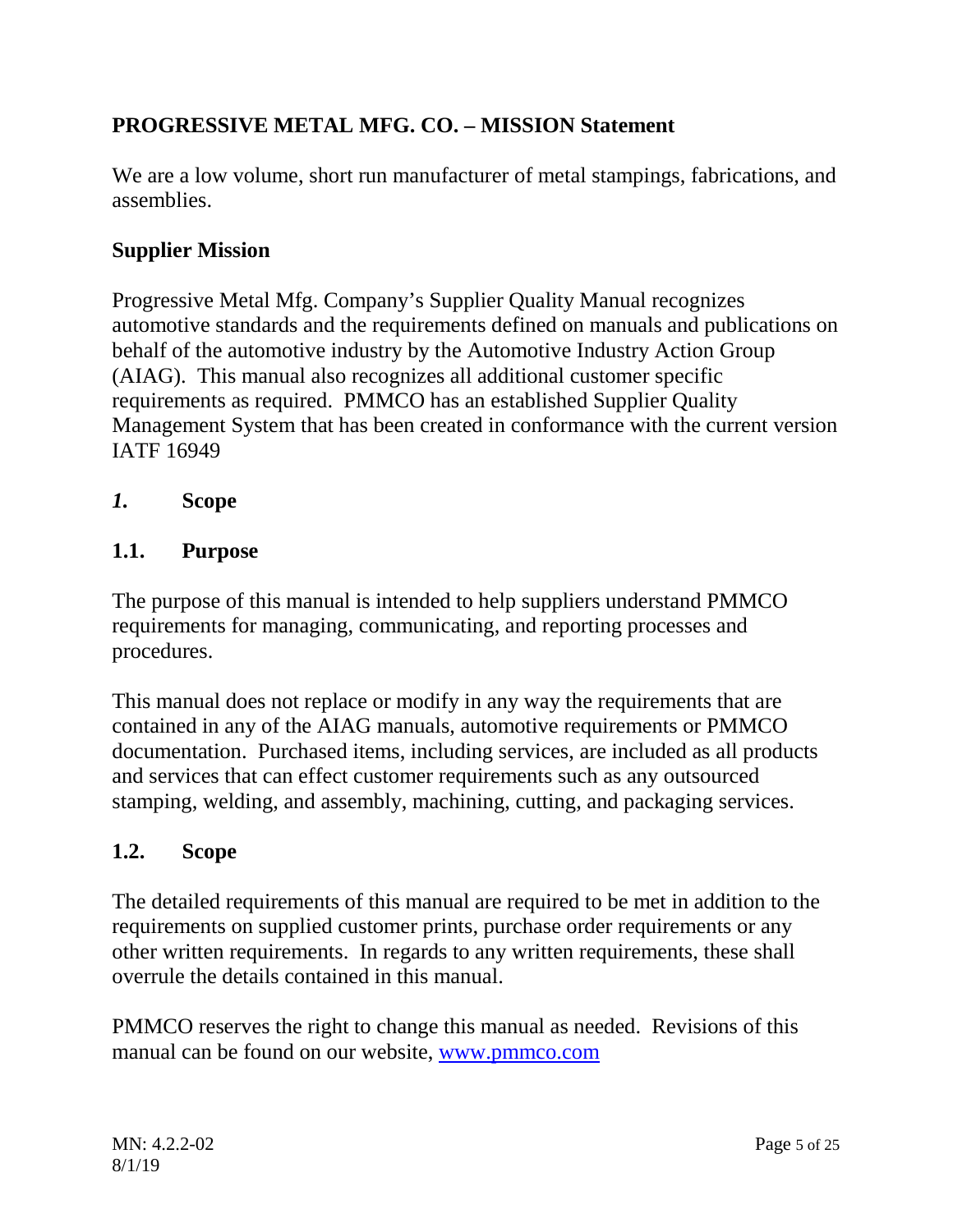Suppliers to PMMCO are to ensure the confidentiality of all parts, new and preproduction (including related documentation, such as drawings and specifications).

# <span id="page-5-0"></span>**1.3. Supplier Requirements**

PMMCO requires the highest level of supplier quality from those who want to be a long term business partner to our organization.

In order to become a long term supplier to PMMCO, the following documentation must be supplied to our Purchasing Department:

- ISO9001, Quality Management System Certification status by an accredited third party certification body, at a minimum, requirement to conduct business within our organization.
- **IATF 16949, Quality Management System Certification.**
- Full list of company information that includes phone/fax numbers, contacts, and e-mail addresses.
- Supplier not certified to ISO, IATF, or an equivalent quality management system may be audited by Progressive Metal's qualified auditor. The audit will determine the ability of the supplier to produce quality product.

Where applicable, SDS (Safety Data Sheets) and/or submission into IMDS (International Material Data System) at<http://www.mdsystem.com/index.jsp> to Customer Code: 40951 are required.

# <span id="page-5-1"></span>**1.4. Performance**

All suppliers are required to have 100% on time delivery of parts and have zero defects.

We strive for continuous improvement within our organization. Suppliers should strive for continuous improvement on all parts supplied to PMMCO. Cost savings proposals are welcomed by proposals of alternate methods of manufacturing processes or products used on parts supplied.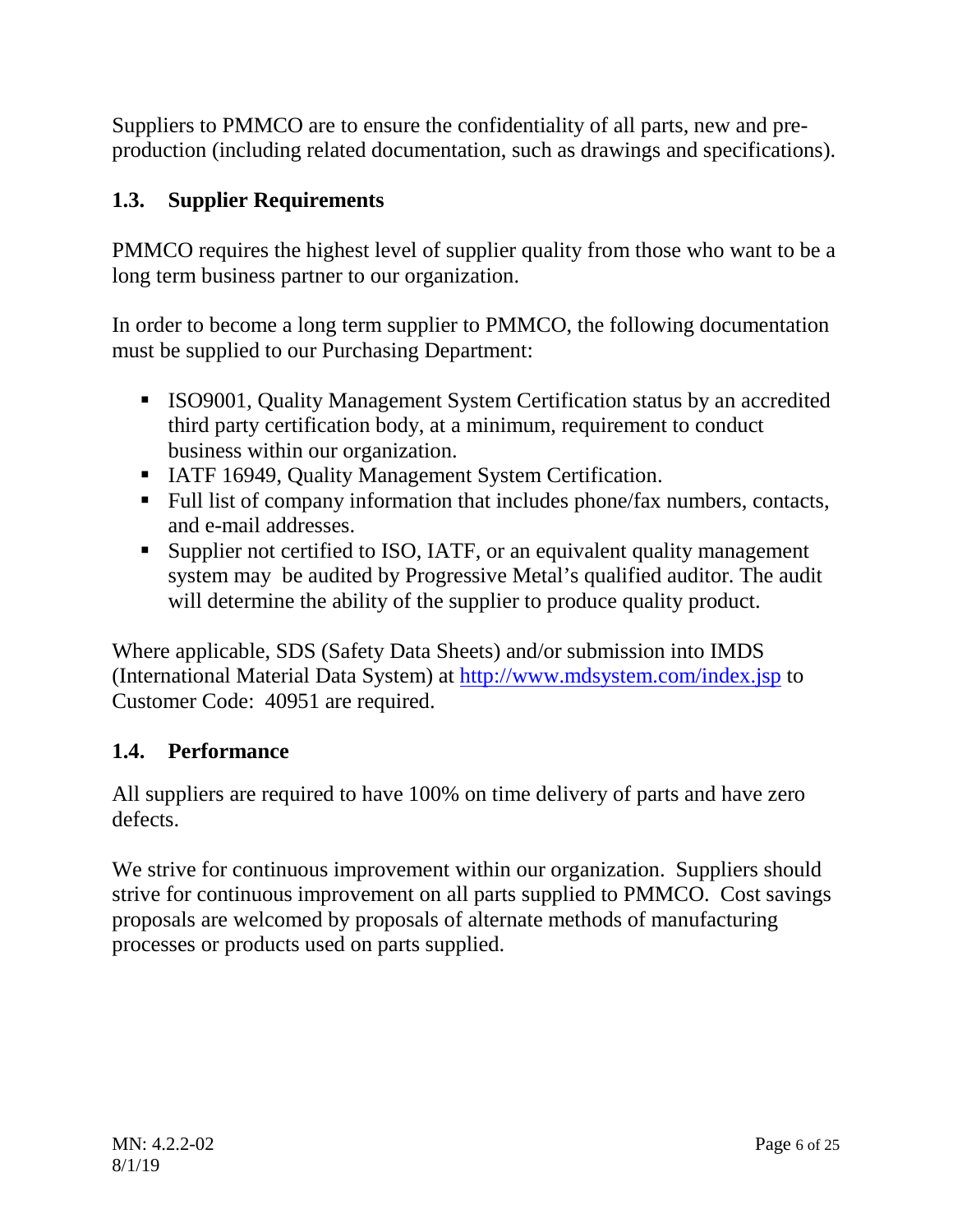# <span id="page-6-0"></span>**1.5. Measuring Performance**

Suppliers for non-automotive product are, at a minimum, monitored for quality and delivery performance.

Suppliers for automotive related product (i.e. vehicles such as cars, light truck, heavy truck) are monitored for both product quality and delivery including:

- a. Delivered product quality compared to P.O. technical specifications.
- b. Complaints from production operations and also including customer returned product and field failures.
- c. On-time delivery performance including instances of premium freight.
- d. Special status customer notifications related to quality or delivery issues.

## <span id="page-6-1"></span>**1.6. Approved Supplier List**

All processes and products will be purchased only from the established PMMCO approved supplier list. This list is maintained on a regular basis to ensure that all suppliers are compliant to ISO/IATF standards requirements. New suppliers are evaluated and added to the approved supplier list. Current copies of registration by third party registrars need to be up to date. If a certificate is expired or close to expiring, it is the responsibility of the supplier to forward a copy to PMMCO. PMMCO also may contact these suppliers who have certificates that are going to expire as a reminder that they may be on nonconformance with an expired certificate.

## <span id="page-6-2"></span>**2. Normative Reference**

The following reference documents were used in the development of the PMMCO Supplier Quality Manual:

- $\blacksquare$  ISO 9001
- **IATF** 16949
- **AIAG Core Tool Books**
- PMMCO Quality Manual

## <span id="page-6-3"></span>**3. Terms and Definitions**

The Term and Definitions are stated within the supplier manual.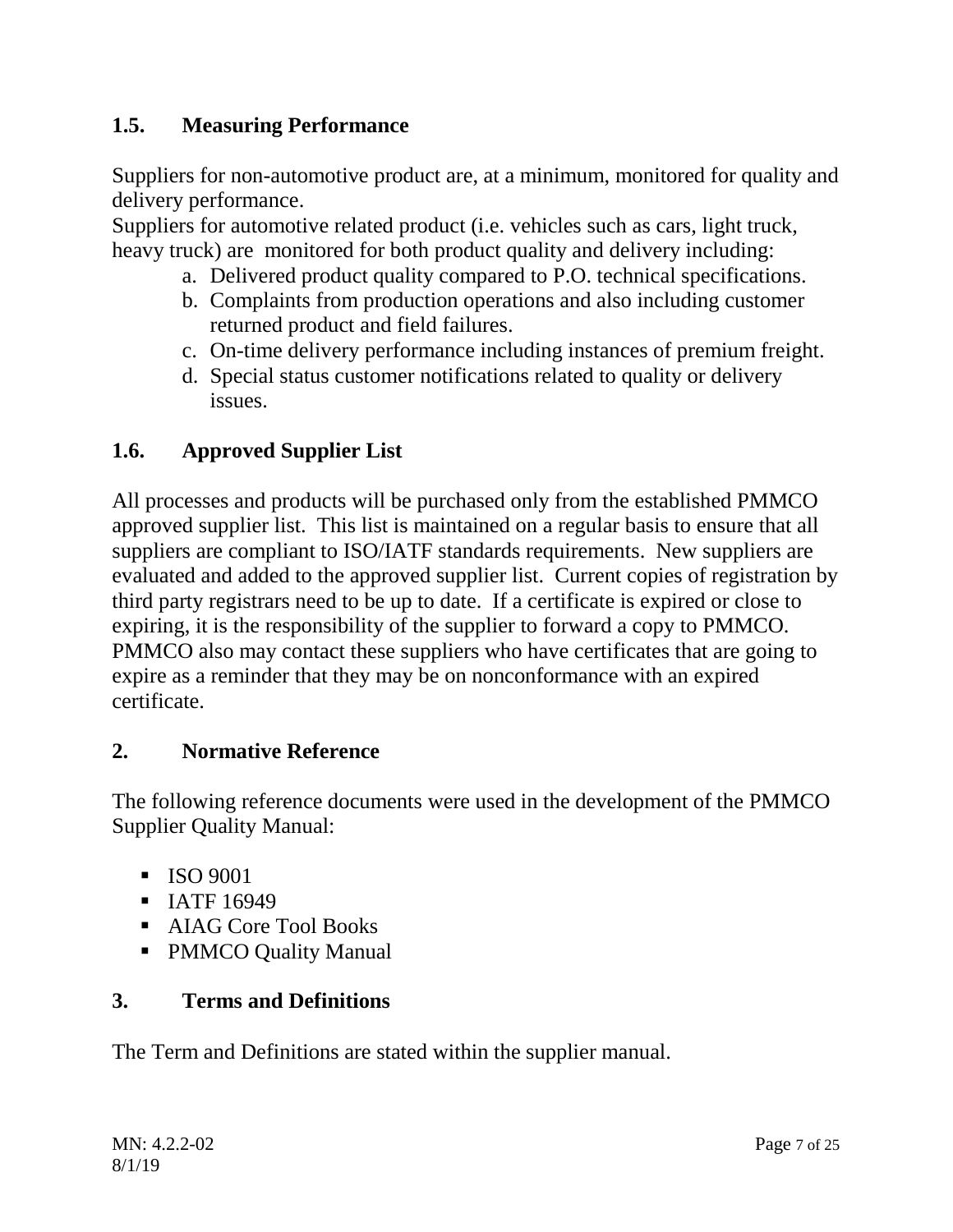# <span id="page-7-0"></span>**4. Quality Management System**

# <span id="page-7-1"></span>**4.1. General Requirements**

The supplier is required to document, implement and maintain a management system that is continually evaluated for effectiveness and improved upon, according to the requirements of ISO, IATF, or an equivalent quality management system.

Suppliers are required to identify the processes and their applications as needed throughout their organization. Development of the processes will include:

- Sequence and interaction of the processes
- Criteria and methods required to ensure the effective operation and control
- Availability of resources and information needed to support process operation and monitoring
- **Process monitoring, measuring, and analysis**
- **Implementation of actions required to meet planned results and continuous** process improvement

Suppliers will manage their quality system, according to the requirements ISO and or IATF, as applicable to their certification and or product/service type provided

# <span id="page-7-2"></span>**4.2. Documentation Requirements**

# <span id="page-7-3"></span>**4.2.1. General**

The Supplier Quality Management System shall include the following documentation:

- Quality processes that are supported by measurable objectives
- Documented procedures required by ISO, IATF or an equivalent quality management system.
- Additional documentation may be needed by Suppliers to ensure effective planning, operation and control of processes to include the records required by the above mentioned international standards.

# <span id="page-7-4"></span>**4.2.2. Quality System Manual (for automotive related suppliers only).**

This Supplier Quality System Manual:

- A defined scope and justification for exclusions as stated in Section 1.2
- A description of the core elements of this Management System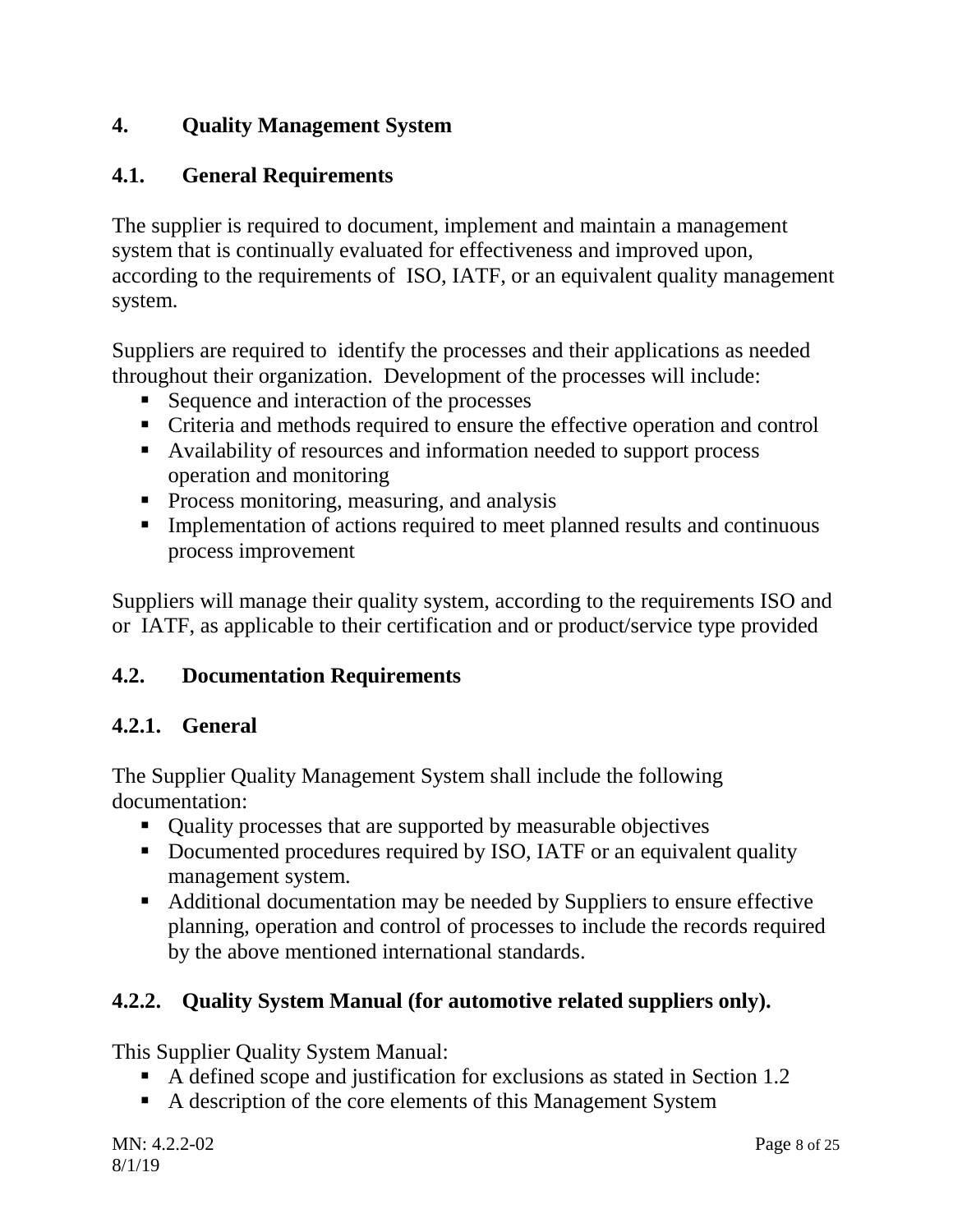- Direction to related documentation
- References to all management system procedures
- A description of the interaction between processes within the Management system.

# <span id="page-8-0"></span>**4.2.3. Control of Documents**

A controlled document is any document, hardcopy or electronic media required by the Supplier Management System. Documentation comprises the following types of documents at a minimum:

- Management System Manual (as applicable to standard/certification).
- Procedures
- Control Plans
- **Work Instruction**
- $\blacksquare$  Forms
- **Product Technical Specifications and Drawings**
- Automotive Reference Manuals
- Standards and Codes.

## **Engineering Specifications**

Suppliers will have a process to review, distribute, and implement all Customer Engineering Specifications and changes in a timely manner. Procedure requirements facilitate the updating of all appropriate documentation, and the establishment of the effective dates of the subsequent changes.

# <span id="page-8-1"></span>**4.2.4. Control of Records**

Supplier Quality System records should be maintained and established to demonstrate conformance to specifications and the effectiveness of the Supplier Quality Management System.

Quality and Environmental records are legible and stored in a manner that provides for retrieval and protects against loss/damage.

A procedure shall be established to define the records needed for the identification, storage, protection and retention time and disposition of quality records (i.e. unless otherwise agreed to in writing, the minimumrecord retention times shall be equivalent to those noted in the IATF standard).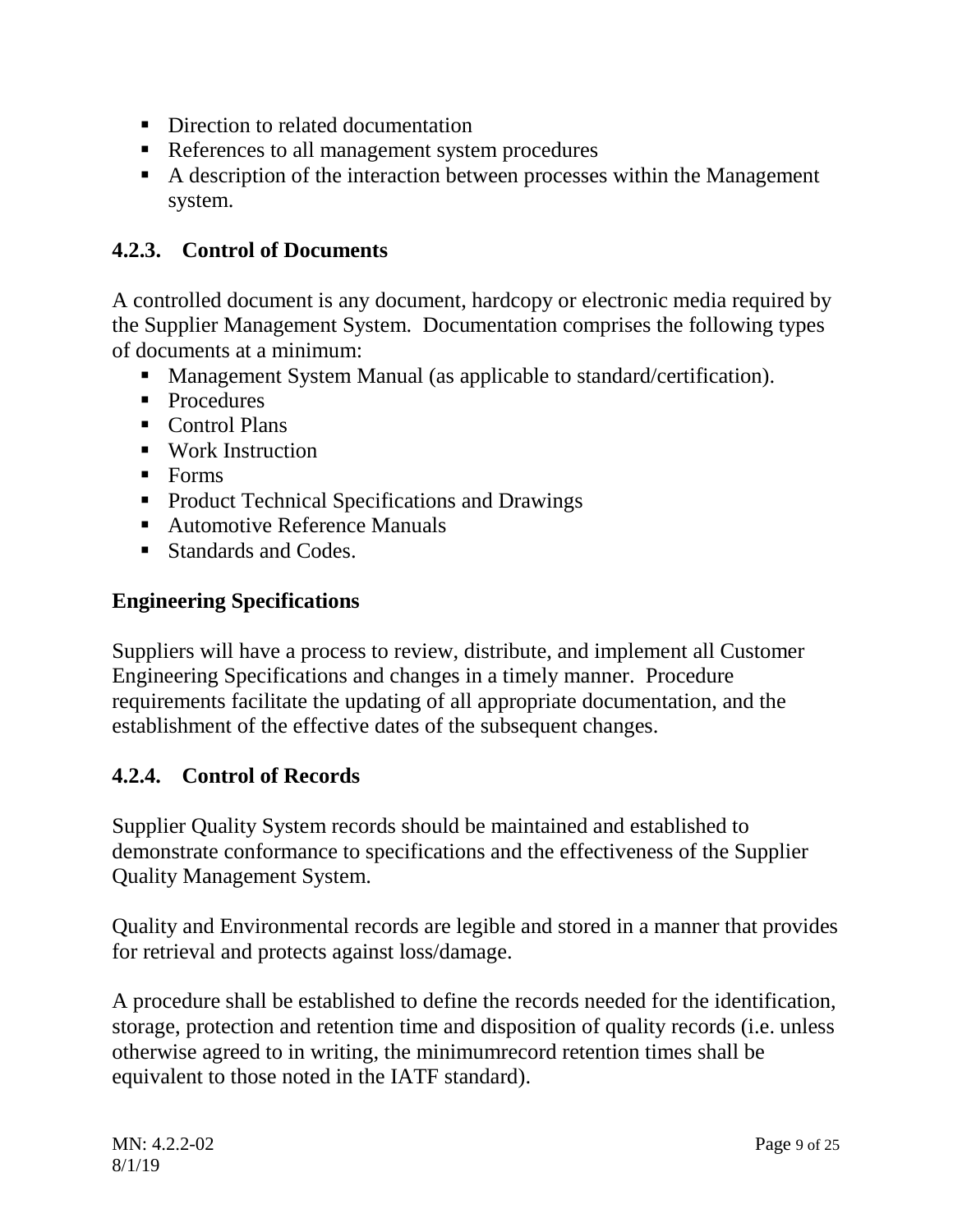# <span id="page-9-0"></span>**5. Management Responsibility**

## <span id="page-9-1"></span>**5.1. Management Commitment**

Top Management is depicted in the organizational chart. Top Management is committed to improving the effectiveness of the Management System by:

- Communicating the importance of Customer and all state/federal regulations to everyone
- Establishing Quality and Environmental Policies supported by measurable objectives
- Ensuring that employees have all the necessary resources to meet the objectives
- Conducting Management Reviews (at least annually)

#### <span id="page-9-2"></span>**5.2. Customer Focus**

Top Management ensures that customer requirements are identified during the Quality Planning process with the goal of enhancing customer satisfaction.

## <span id="page-9-3"></span>**5.3. Quality and Environmental Policies**

Top Management ensure that the quality policy is communicated and understood within the organization.

## <span id="page-9-4"></span>**5.4. Planning**

## <span id="page-9-5"></span>**5.4.1. Supplier Quality System Objectives**

Top Management will define quality objectives established at relevant functions. Quality objectives shall address customer requirements and expectations and obtained in a specific time period determined by the supplier.

## <span id="page-9-6"></span>**5.5. Responsibility, Authority, and Communication**

## <span id="page-9-7"></span>**5.5.1. Responsibility and Authority**

Top Management is ultimately responsible for establishing, implementing, and maintaining the Quality Management System.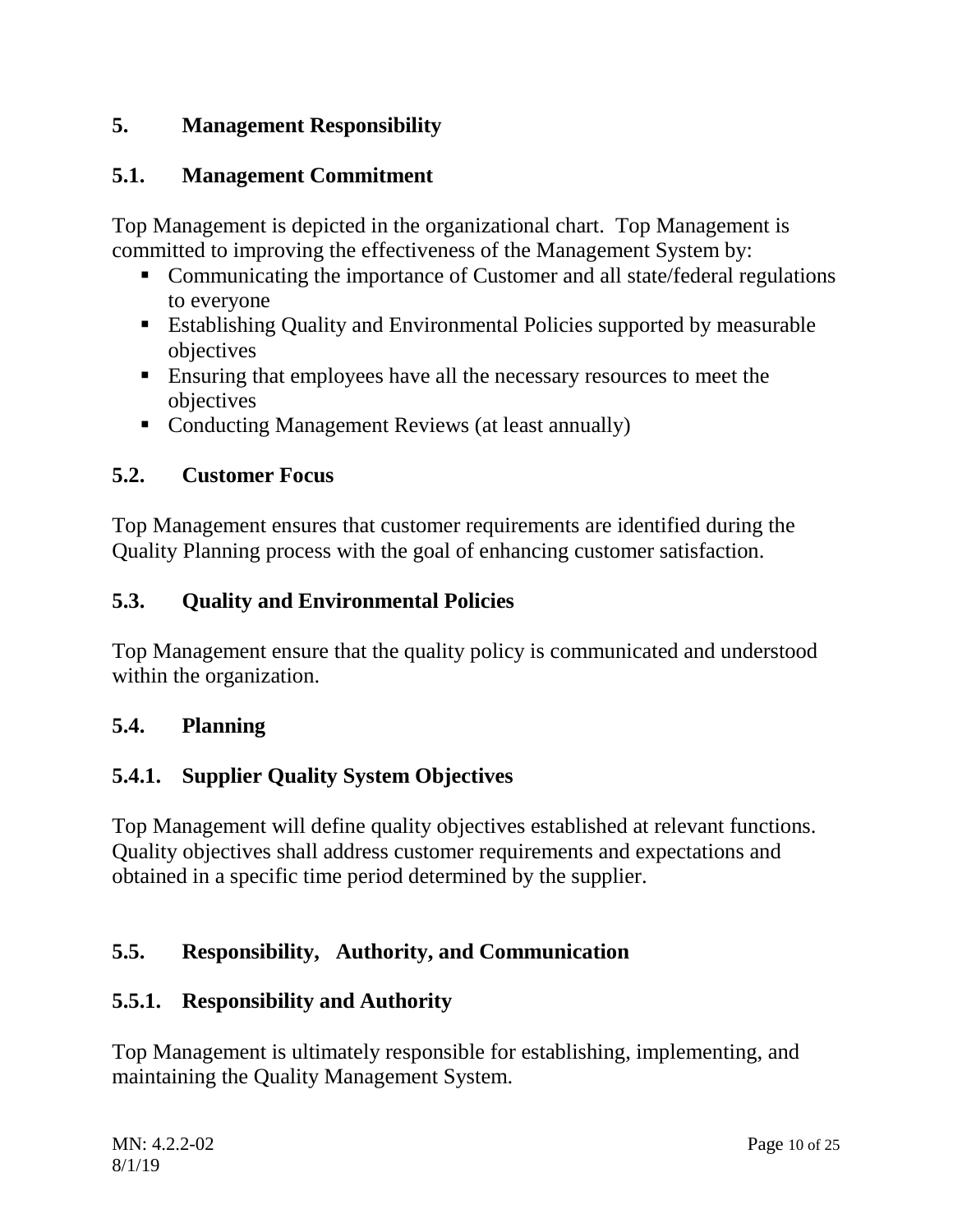The following documents within the Quality Management System define responsibility and authority:

- **•** Organizational Chart
- **Job Descriptions**
- **Management System Manual**
- **Procedures and Work Instructions**

# **5.5.1.1. Responsibility for Quality**

Managers and other employees with responsibility and authority for corrective actions are promptly informed of product or processes which do not conform to requirements. Supplier personnel responsible for product quality have the authority to stop production and correct problems. Manufacturing operations on all shifts are staffed with personnel who are in charge of and delegated responsibility for ensuring quality product.

# <span id="page-10-0"></span>**5.5.2. Management Representative**

A member of management shall be appointed with responsibility and authority for reporting on the performance of the quality management system to top management.

# <span id="page-10-1"></span>**5.5.3. Internal Communication**

Top management shall ensure that appropriate communication processes are established within the organization and that communication takes place regarding the effectiveness of the quality management system.

# <span id="page-10-2"></span>**5.6. Management Review**

# <span id="page-10-3"></span>**5.6.1. General**

Top Management shall review evaluating opportunities for improvement and necessary changes to the Management System at planned intervals to ensure its continuing effectiveness. This review shall include assessing opportunities for improvement and the need for changes to the quality management system, including the quality policy and quality objectives.

These reviews shall include all requirements of the quality management system as a key part of the continuous improvement process.

MN: 4.2.2-02 Page 11 of 25 8/1/19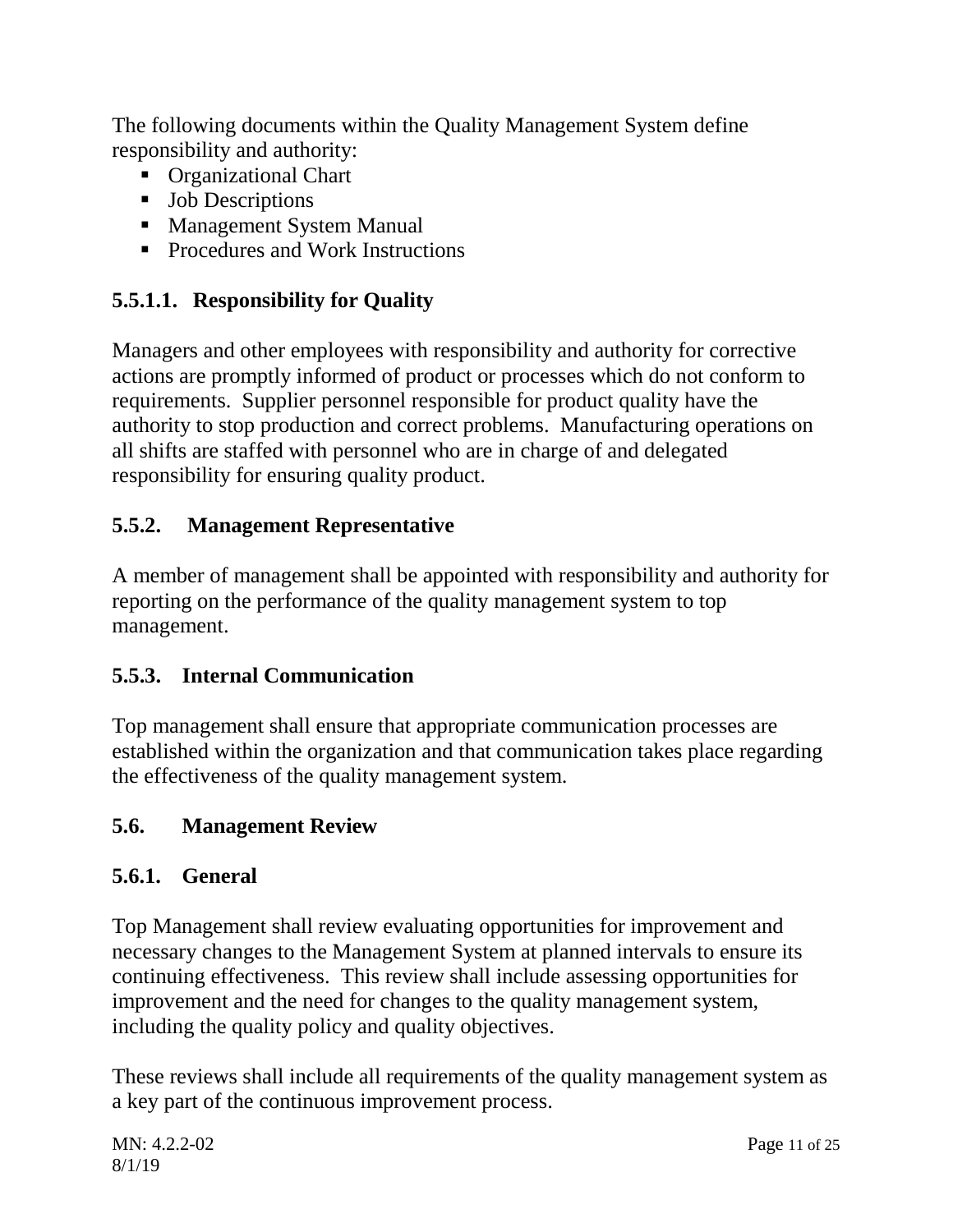# <span id="page-11-0"></span>**5.6.2. Review Input**

Top Management shall conduct Management Review meetings that address the following inputs at a minimum:

- Results of audits including internal, external and customer
- **Customer feedback**
- Process performance and conformity
- Status of Preventive and Corrective Action
- **Progress made on action items identified at the previous meeting**
- Changes that could affect the Quality Management System
- Recommendations for Continuous Improvement

## <span id="page-11-1"></span>**5.6.3. Review Output**

The output of Supplier Quality Management Review shall include:

- **Improvement of the effectiveness of the Quality Management System and its** processes.
- **Improvement of product related to customer requirements**
- Adjusted resource allocation

## <span id="page-11-2"></span>**6. Resource Management**

## <span id="page-11-3"></span>**6.1. Provision of Resources**

The supplier shall determine and provide the resources needed to:

- **Implement, maintain and continually improve Management System** effectiveness.
- Enhance customer satisfaction by meeting customer requirements.

## <span id="page-11-4"></span>**6.2. Human Resources**

## <span id="page-11-5"></span>**6.2.1. General**

Supplier personnel performing work having a significant impact on the environment, or affecting product quality are competent based on evaluation of their education, training, skills, and experience. Competence levels are defined, and documented on individual Job Descriptions.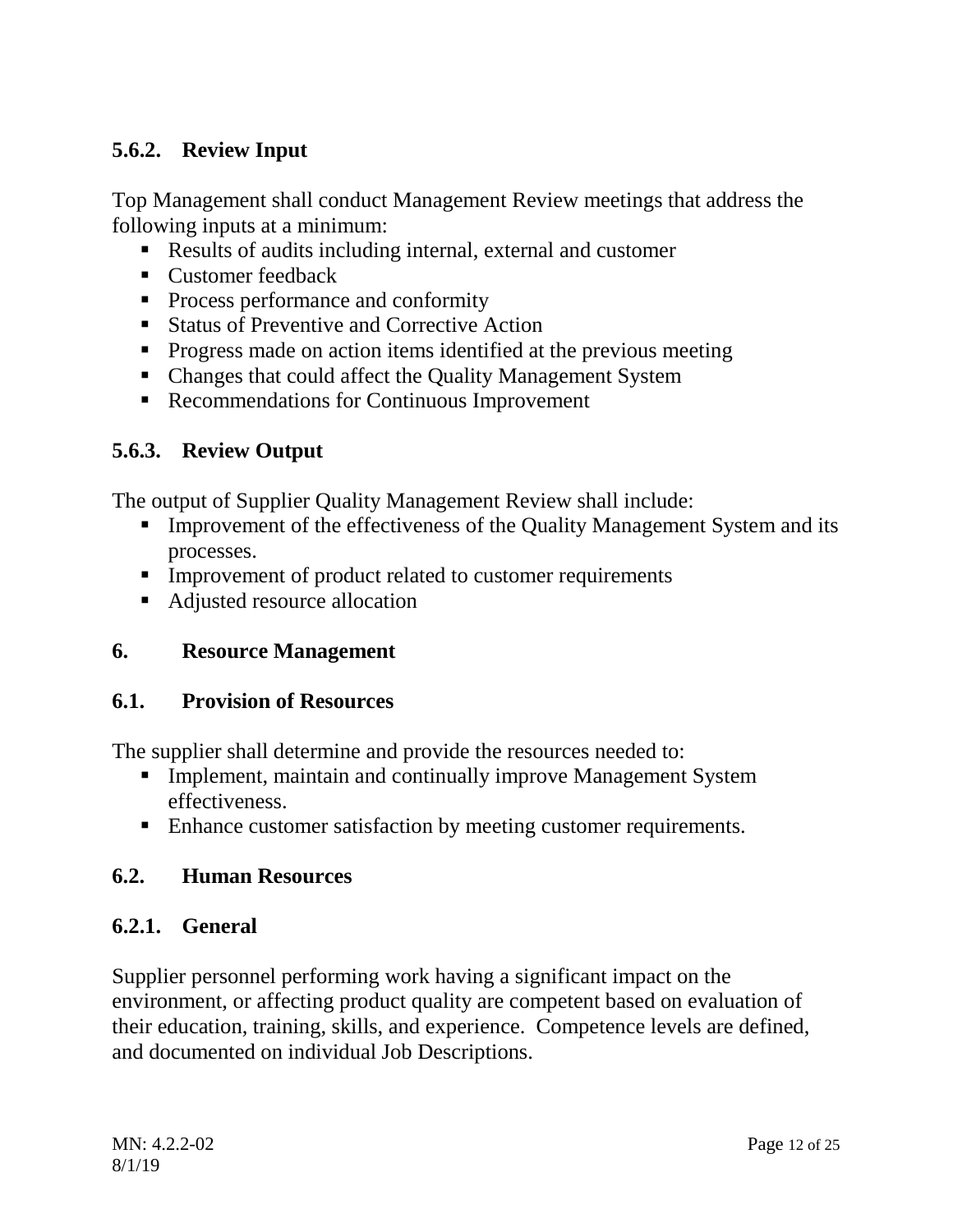# <span id="page-12-0"></span>**6.2.2. Competence, Awareness, and Training**

The organization identifies the education, skills, experience and training needs for all personnel and provides training for:

- Meeting job requirements
- Ouality and Environmental Policies and Objectives
- **Emergency preparedness and response**
- Benefits of improved personal performance, and the consequences of departure from standard operating procedures

# **6.2.2.1 Training**

The organization shall establish, and maintain documented procedures that describe how training needs are identified, and how competency of all personnel is achieved. All personnel performing specific tasks shall be qualified with particular attention paid to customer satisfaction.

# **6.2.2.2 Training on the Job**

The organization shall provide on-the-job training for new or modified jobs. This training includes informing the personnel of the consequences to the customer of nonconformities.

## <span id="page-12-1"></span>**6.3. Infrastructure**

The supplier shall determine, provide, and maintain the infrastructure required to achieve conformity to product requirements. Infrastructure shall include:

- Buildings, workspace, and associated utilities
- **Process equipment (both hardware, and software)**
- Supporting services

# <span id="page-12-2"></span>**6.3.1. Contingency Plans**

The supplier shall prepare contingency plans to satisfy customer requirements in the event of an emergency. Such as utility interruptions, labor shortage, key equipment failure and field returns.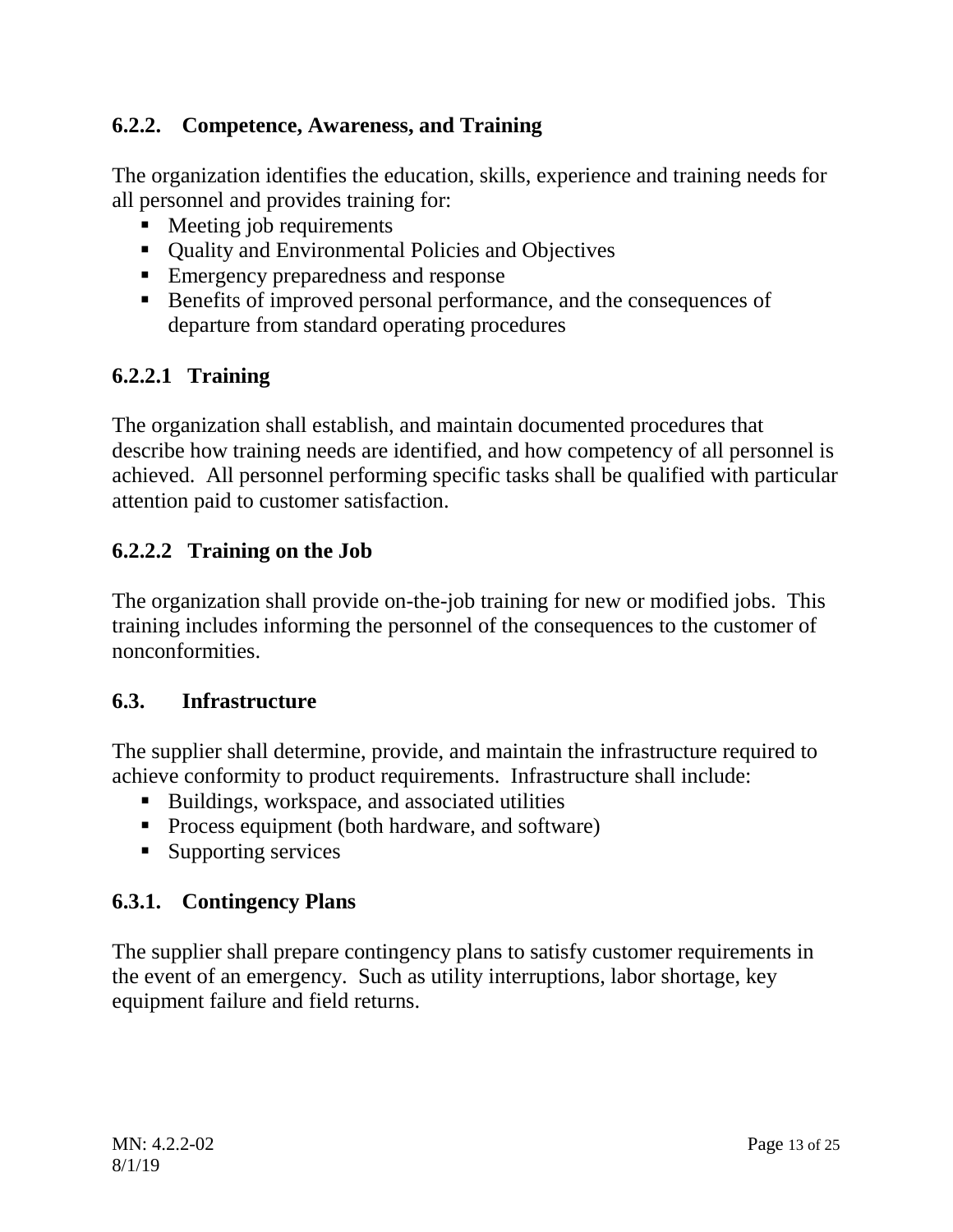# <span id="page-13-0"></span>**6.4. Work Environment**

The supplier shall manage the work environment to achieve conformity to product requirements during the Advanced Product Quality Planning process.

# <span id="page-13-1"></span>**6.4.1. Personnel Safety to Achieve Product Quality**

Product safety and methods to minimize potential risks to employees shall be addressed by the organization during the design, development process, and in manufacturing processes, and activities.

## <span id="page-13-2"></span>**6.4.2. Cleanliness of the Premises**

The supplier shall maintain its premises in a state of order, cleanliness and repair that is consistent with the product and manufacturing process needs.

## <span id="page-13-3"></span>**7. Product Realization**

## <span id="page-13-4"></span>**7.1. Planning of Product Realization**

The organization shall plan and develop the manufacturing process for each part awarded by PMMCO using advanced product quality planning techniques (APQP).

# <span id="page-13-5"></span>**7.1.1 Confidentiality**

The organization shall ensure the confidentiality of customer-contracted products / projects under development and the related product information.

## <span id="page-13-6"></span>**7.1.2 Change Control**

The organization shall determine all requirements to control, and react to changes that impact product realization. The effects of any change, including suppliers, are assessed, verified and validated to ensure compliance with customer requirements. Changes are to be communicated to PMMCO Purchasing and Quality Departments, prior to implementation. Samples of the products manufactured to the proposed change, may be required for evaluation.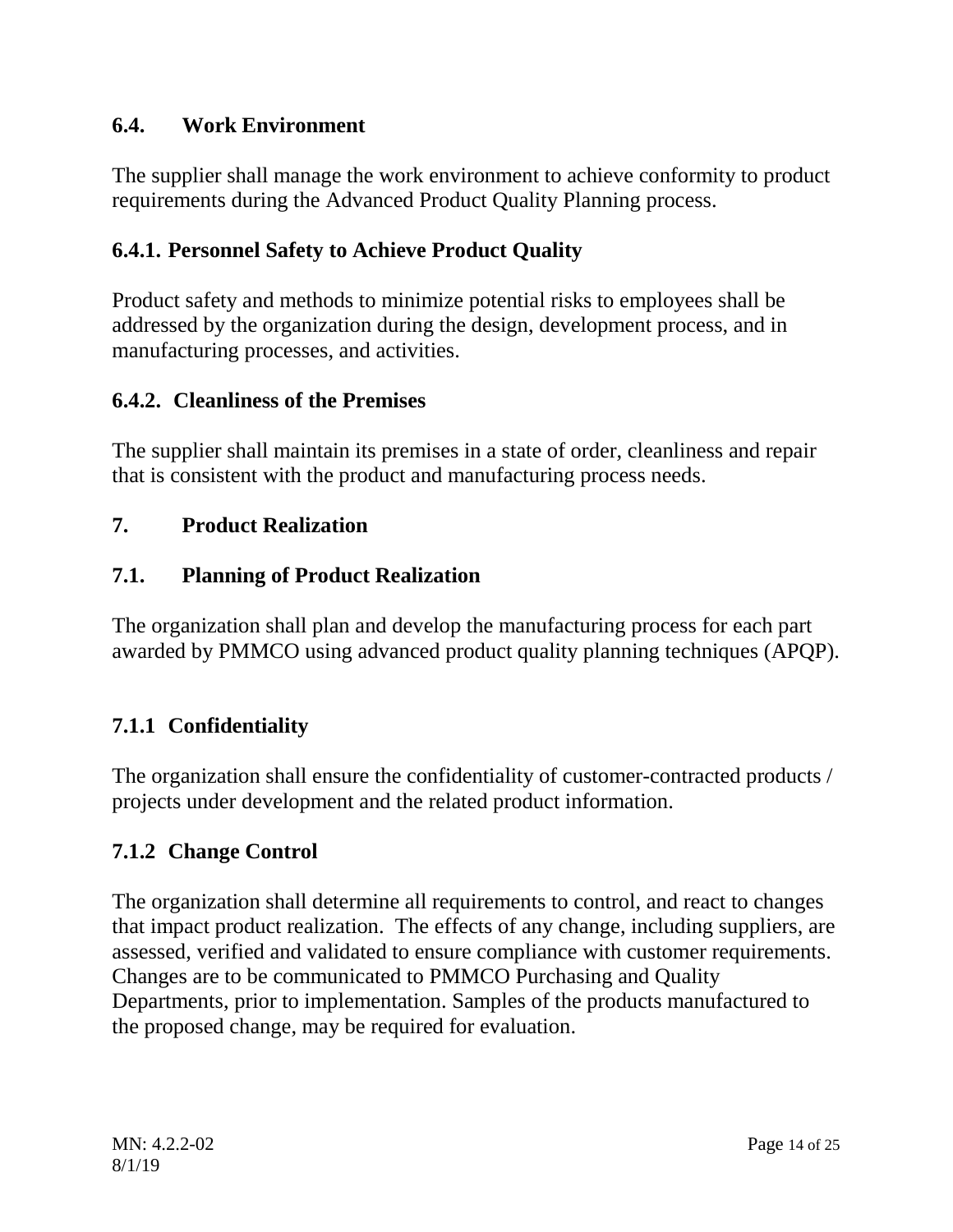## <span id="page-14-1"></span><span id="page-14-0"></span>7.2. **Customer –Related Processes**

 $\blacksquare$ 

# <span id="page-14-2"></span>**7.2.2. Customer Designated Special Characteristics**

The supplier shall maintain documented procedures to identify responsibilities for identification, data collection, analysis and maintenance of records for customer special characteristics.

# <span id="page-14-3"></span>**7.2.3. Review of Environmental and Product Requirements**

The organization shall review all product requirements prior to our commitment to supply the product to the customer. This review includes changes to the contract or order.

This review verifies:

- The requirements are adequately defined and documented.
- Any requirements differing from the previous quote are resolved.
- Ability to meet contract requirements.

When product requirements are changed, that relevant documents are amended and relevant personnel are made aware of changed product requirements.

# **7.2.3.1. Organization Manufacturing Feasibility**

The organization shall conduct a multi-disciplinary team feasibility study to confirm and document the manufacturing feasibility of the proposed products including risk analysis.

# <span id="page-14-4"></span>**7.2.4. Customer and External Communication**

The organization shall determine and implement procedures to ensure and maintain effective communications with the customer and other external interested parties regarding:

- Product information
- **Enquiries, contracts or order handling including contract amendments**
- Customer feedback to include customer complaints
- Receiving, documenting and responding to enquiries regarding identified significant aspects.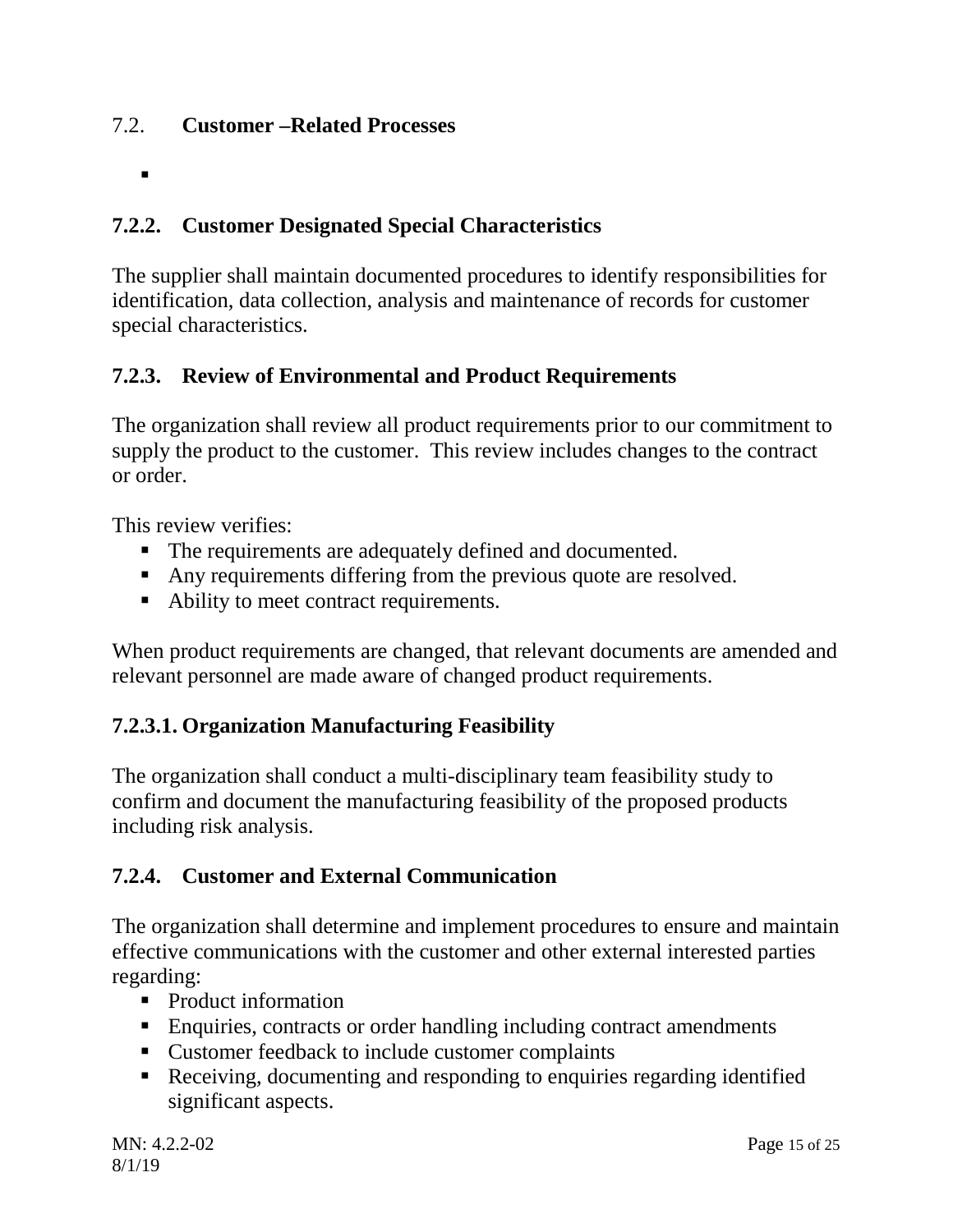# <span id="page-15-0"></span>**7.3. Design and Development**

<span id="page-15-1"></span>The organization shall reference to APQP and Control plan guidance documents from the AIAG and implement the methodology therein noted.

# <span id="page-15-2"></span>**7.4. Purchasing**

## <span id="page-15-3"></span>**7.4.1. Purchasing Process**

The supplier shall implement procedures to ensure that purchased product and services conforms to specified purchase requirements.

The type and extent of control applied to the supplier and purchased product or service is dependent upon the effect of the product or service on the subsequent product realization or the final product.

The supplier shall evaluate and select suppliers based on their ability to supply product or services in accordance with the organizations requirements. The procedures identify criteria for selection, evaluation and re-evaluation shall be established. Records of the results of evaluations, and any necessary actions arising from the evaluation shall be maintained.

## **7.4.1.2. Customer-approved Sources**

When specified by the contract, the organization shall purchase products, materials or services from approved sources. The use of customer-designated sources including tool & gage suppliers does not relieve the organization of the responsibility for ensuring the quality of purchased products.

## <span id="page-15-4"></span>**7.4.2. Purchasing Information**

Purchase orders for products or services shall contain the following information as applicable:

- Requirements for approval of product, procedures/processes and equipment
- Requirements for qualifications of personnel
- Quality management system requirements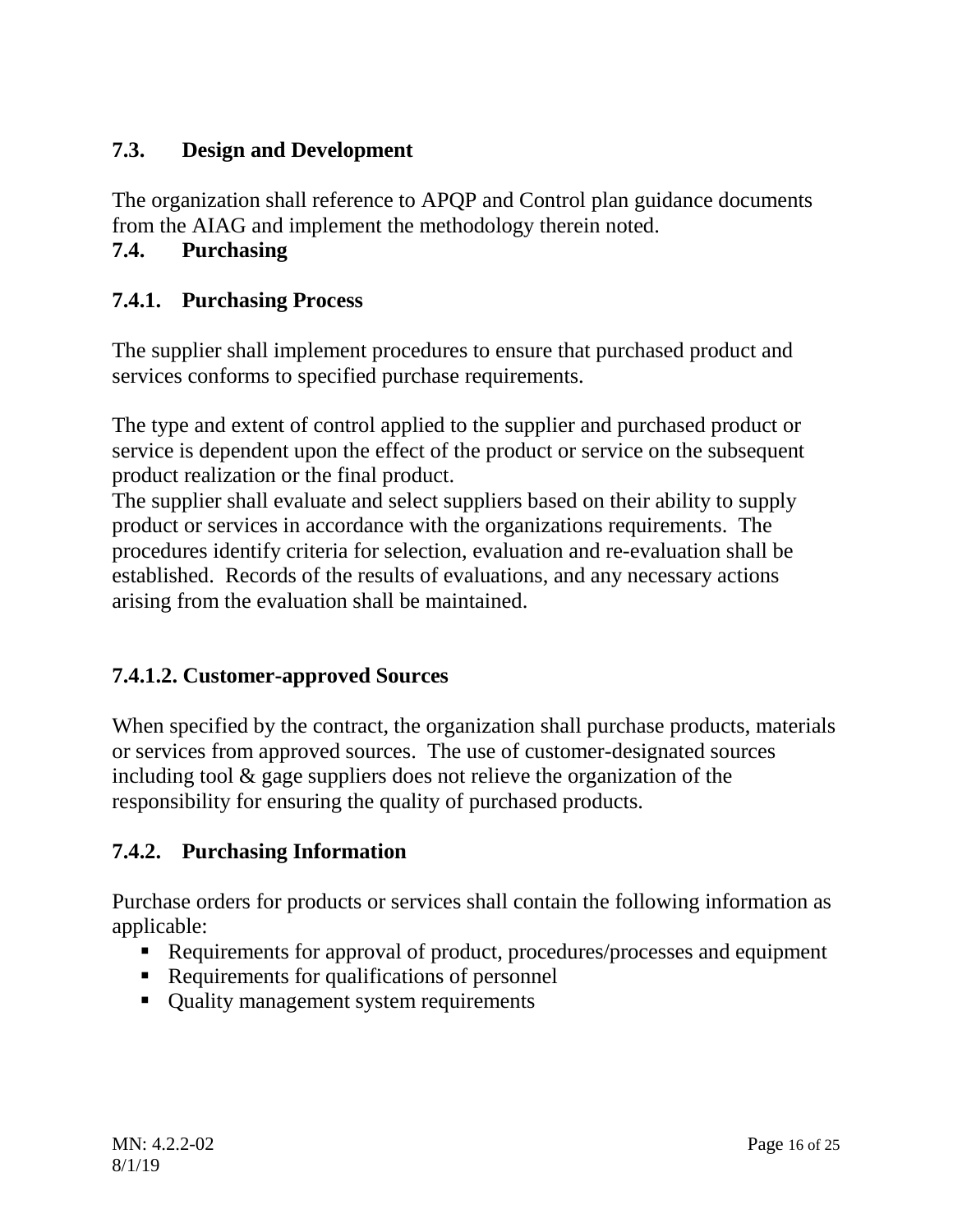# **7.4.2.1. Incoming Product Quality**

The supplier shall have a process that implements a Receiving Inspection procedure to ensure that purchased product or service that affects the quality of the product using one or more of the following methods:

- Receipt and evaluation of statistical data by the Supplier
- Receiving Inspection sampling plan based on performance
- Second or third party audits of Supplier sites, when combined with records of acceptable delivered product
- Part evaluation by a designated laboratory
- Other methods agreed upon by the Customer.

## **7.4.2.2. Supplier Monitoring**

Sub Supplier performance shall be monitored using the following indicators:

- Delivered product quality
- Customer complaints including returned product and field failures
- Delivery performance (and for automotive related product, this includes instances of premium freight
- Special status customer notifications related to quality or delivery issues

## <span id="page-16-0"></span>**7.5. Production and Service Provision**

## <span id="page-16-1"></span>**7.5.1. Control of Production and Service**

The supplier shall carry out production under the following controlled conditions as applicable:

- Availability of information describing the product characteristics
- Availability of necessary work instructions
- Use of suitable equipment
- Availability and use of monitoring and measuring devices
- **Implementation of monitoring and measuring**
- **Implementation of release and delivery activities**

## **7.5.1.1. PFMEA and Control Plan**

The organization shall develop a Control Plan for each part number (or part family if similar), conforming to the methodology included in the AIAG APQP and Control Plan, and the FMEA guidance manuals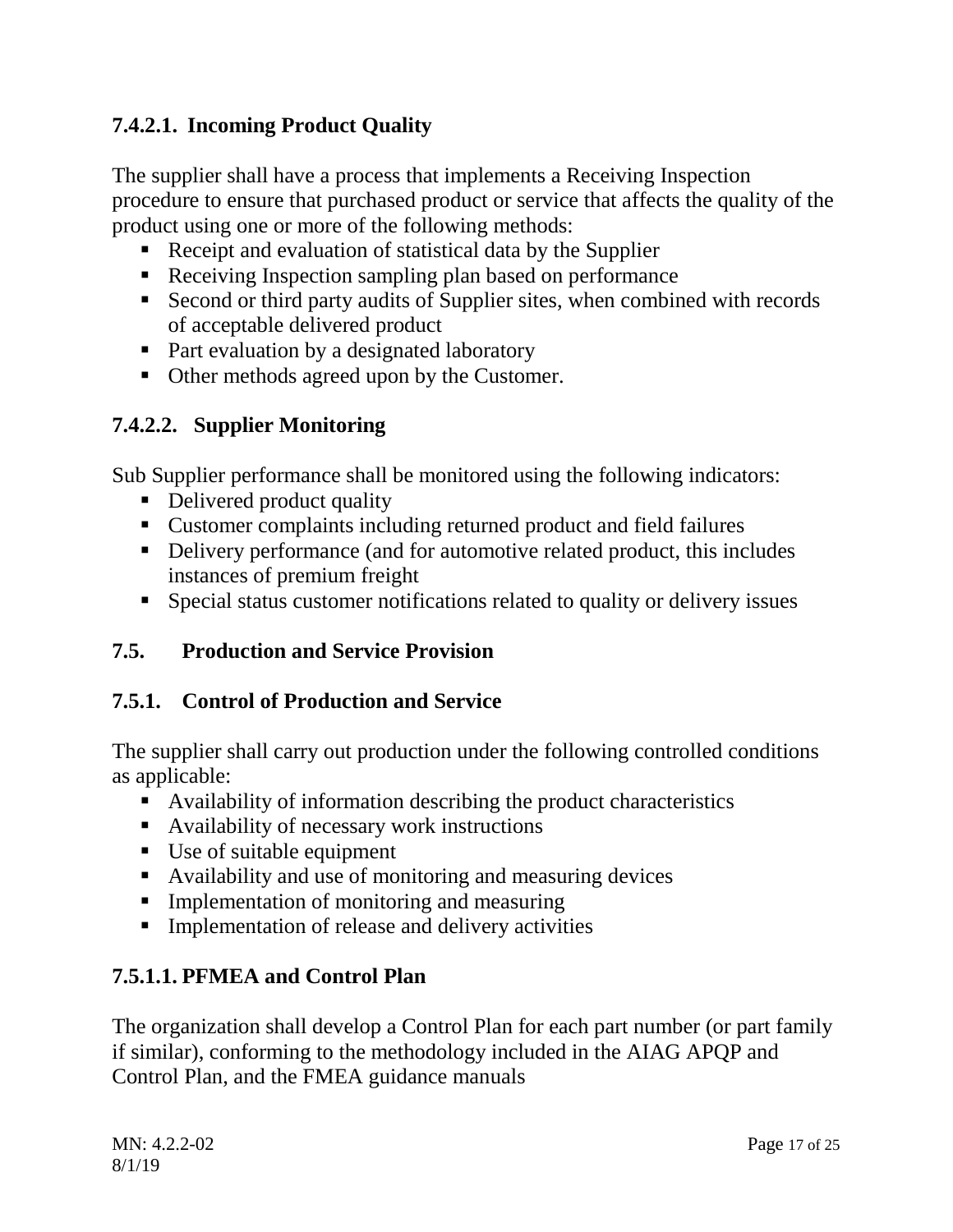# **7.5.1.2. Work Instructions**

The organization shall prepare documented work instructions for all employees having the responsibilities for the operation of processes that impact product quality.

## **7.5.1.3. Verification of Job Set-ups**

Manufacturing job set-ups shall be verified at the start of each run and at running production lot changes.

Work instructions shall be available for set-up personnel. The organization shall use statistical methods of verification where applicable.

## **7.5.1.4. Preventive and Predictive Maintenance**

The organization shall identify key process equipment and provides resources for machine/equipment maintenance and develop an effective planned total preventative maintenance system. As a minimum, this system shall include the following:

- Planned maintenance activities
- Packaging and preservation of equipment, tooling and gauging
- All machines, equipment and instruments associated with identified significant aspects are included in this plan
- Inventory of replacement parts for key manufacturing equipment
- Reporting, evaluating and improving maintenance objectives

## **7.5.1.5. Production Scheduling**

Production shall be scheduled in order to meet PMMCO requirements, such as just-in-time shipments supported by an information system that permits access to production at key stages of the process and is order driven.

## <span id="page-17-0"></span>**7.5.2. Identification and Traceability**

The supplier shall develop a procedure for the identification and product status, with respect to monitoring and measurement requirements, throughout product realization.

The supplier shall have a system to maintain traceability to the manufacturing process and inputs.

MN: 4.2.2-02 Page 18 of 25 8/1/19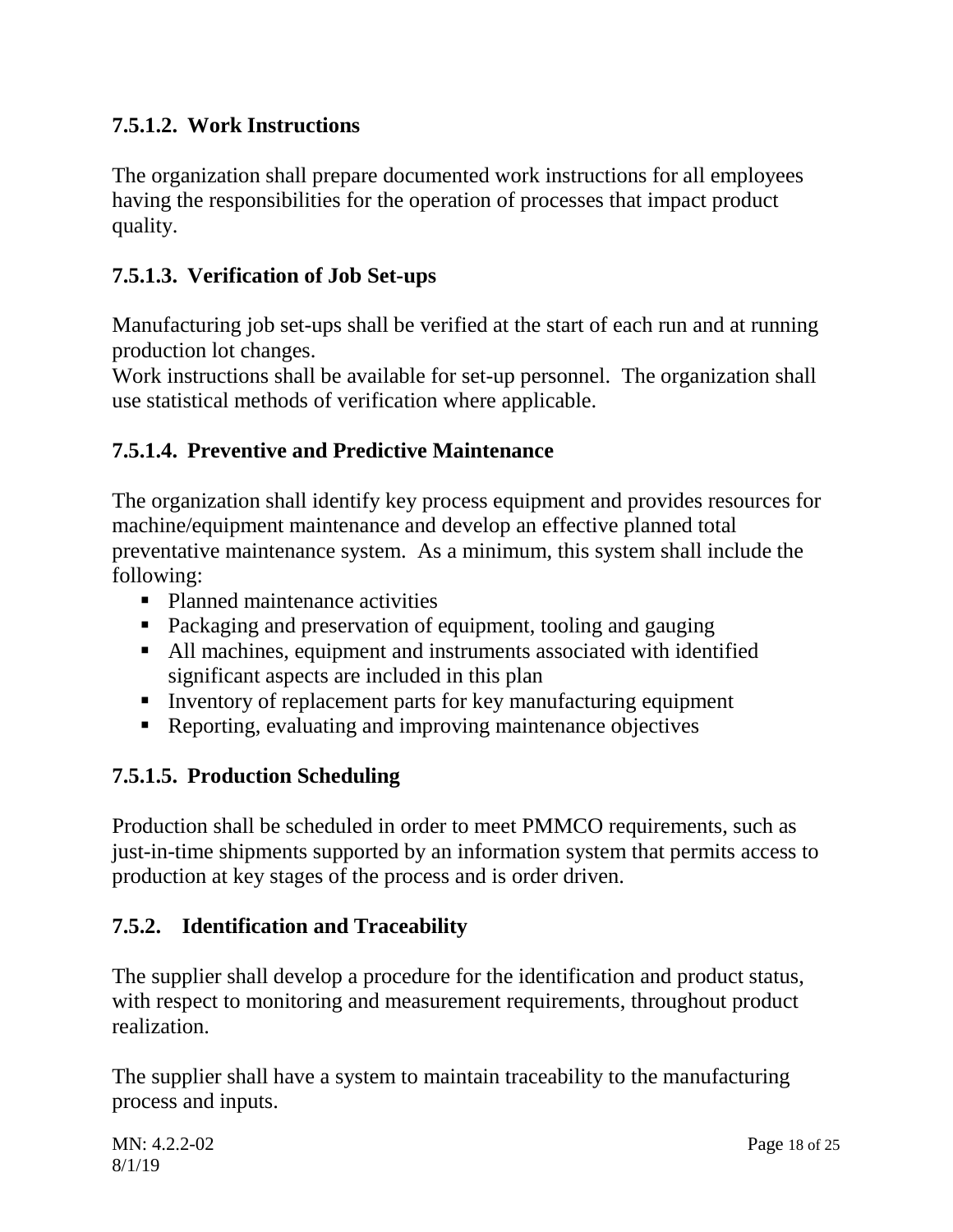# <span id="page-18-0"></span>**7.5.3. Customer Properly**

The supplier shall exercise care with the property of PMMCO while it is under their control or being used by the supplier.

If any property of PMMCO is lost, damaged or otherwise found to be unsuitable for use this shall be reported to PMMCO and records shall be maintained.

# **7.5.3.1. Customer-owned Production Tooling**

PMMCO owned equipment shall be permanently marked (manufacturing, test, inspection tooling and equipment) so that ownership is visible.

# <span id="page-18-1"></span>**7.5.4. Preservation of Product**

The organization shall preserve the conformity of product is preserved during internal processing and delivery to the customer. Preservation includes identification, handling, packaging, storage and protection. Preservation also extends to assembly components.

# **7.5.4.1 Storage and Inventory**

The organization shall use an inventory management system to optimize inventory turns over time and assure stock rotation (FIFO). Obsolete product shall be controlled in a similar manner to non-conforming products.

# <span id="page-18-2"></span>**7.6. Control of Monitoring and Measuring Devices**

Suppliers shall determine the method of monitoring and measuring and the devices required to provide evidence of product conformity during the Quality Planning process and any devices used for the monitoring and measurement of activities associated with the identified significant aspects.

Measuring equipment shall be calibrated, verified at specified intervals or prior to use, against measurement standards traceable to international or national standards. When standards do not exist, the basis used for calibration or verification shall be recorded.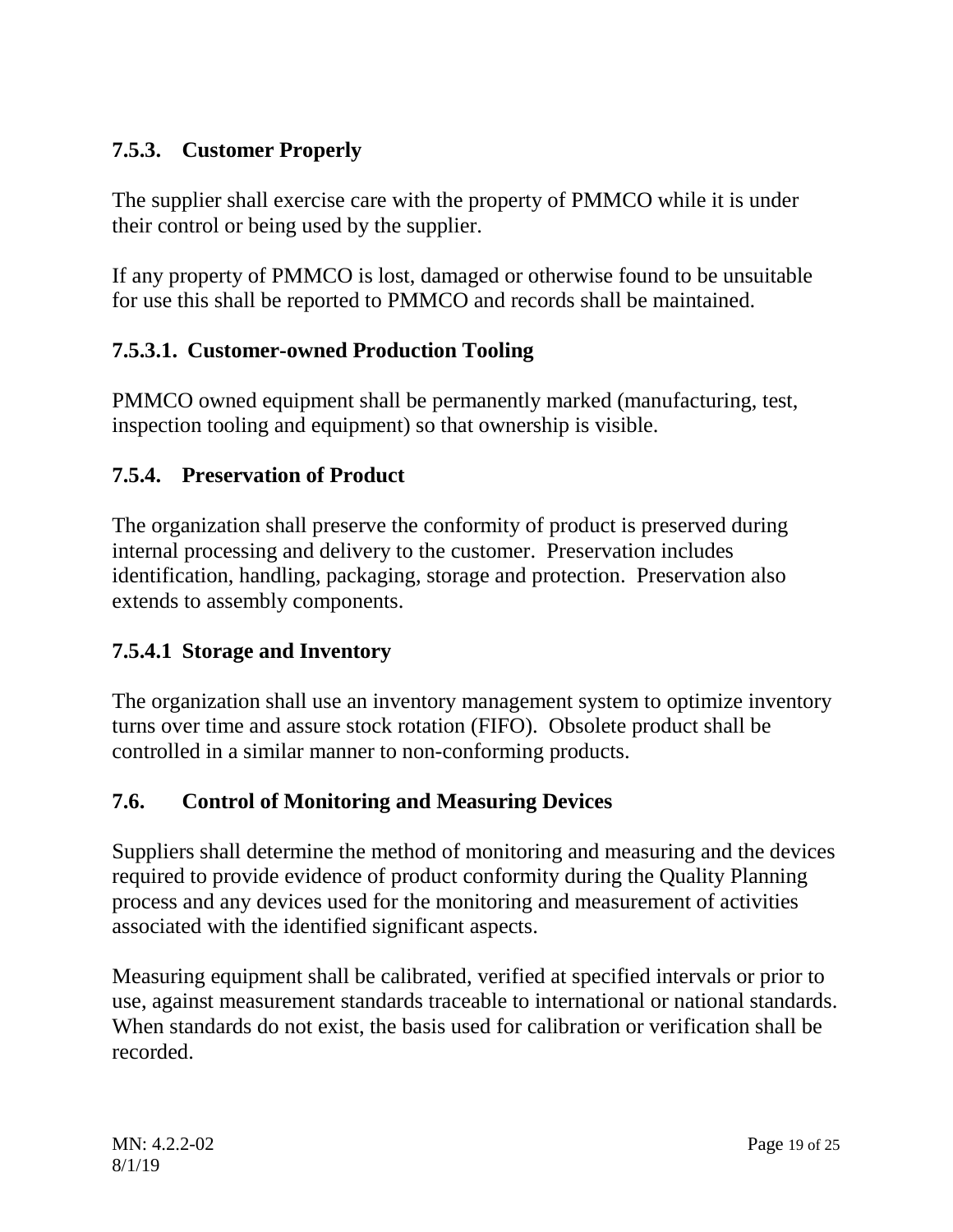If equipment is found to be out of calibration, validity of prior inspections is assessed and customers are notified if shipment of suspect product is involved. Records of calibration and verification shall be maintained.

# <span id="page-19-0"></span>**7.6.1. Measurement System Analysis**

Statistical studies shall be conducted to determine the variation present in the results of each type of measuring and test equipment identified on the Control Plan as requiring SPC.

The analytical methods and acceptance criteria used conforms to the MSA manual. Other analytical methods and acceptance criteria must be approved by PMMCO.

# <span id="page-19-1"></span>**7.6.2. Laboratory Requirements**

# **7.6.2.1. Internal Laboratory**

The supplier's internal laboratories shall have a defined scope to include capability to perform the required inspections, tests and calibration services. Laboratory scopes are defined in applicable procedures to specify and implement requirements for:

- Adequacy of laboratory procedures
- Competency of laboratory personnel
- Testing of product
- Capability to perform these services correctly, traceable to relevant ASTM standards
- Review of related records

## <span id="page-19-2"></span>**8. Measurement, Analysis, and Improvement**

## <span id="page-19-3"></span>**8.1. General**

The supplier shall plan and implement the monitoring, measurement, analysis and improvement processes needed to:

- Demonstrate conformity of product
- Ensure conformity of the Management System
- Continually improve the effectiveness of the Management System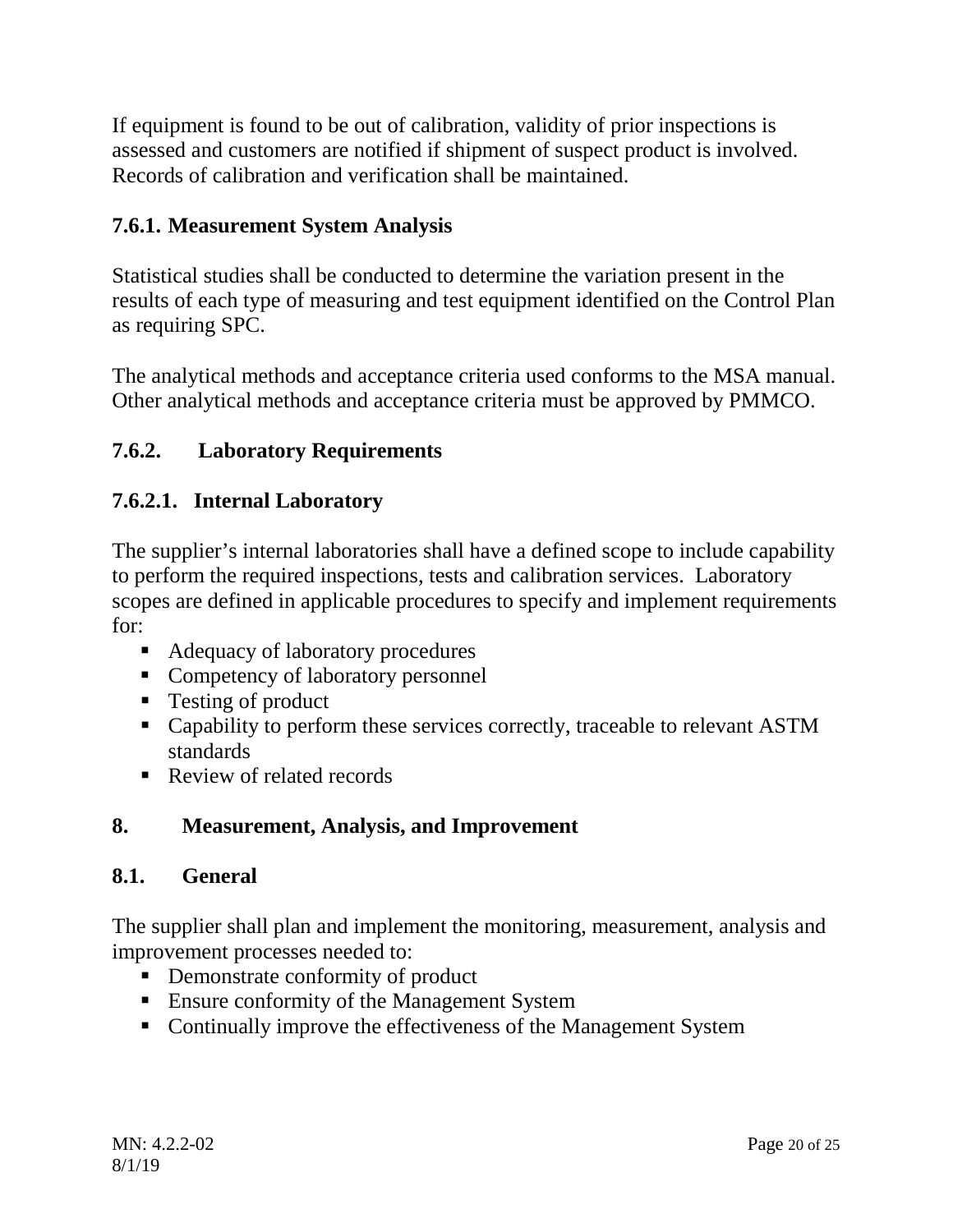# <span id="page-20-0"></span>**8.1.1. Identification of Statistical Tools**

Appropriate statistical techniques in each manufacturing process shall be determined during the Quality Planning processes included in the control plan.

# <span id="page-20-1"></span>**8.2. Monitoring and Measurement**

## <span id="page-20-2"></span>**8.2.1. Customer Satisfaction**

The supplier shall monitor the customer's perception of as to whether the organization has met customer requirements. The methods for obtaining and using this information shall be determined.

## <span id="page-20-3"></span>**8.2.2. Internal Audit**

The supplier shall conduct internal audits of the Management System at planned intervals to determine their level of compliance to ISO 9001 and or IATF.

The supplier shall have internal auditors (or subcontract audits to those) that o are qualified to perform quality audits. These audits are to be conducted at least annually.

## <span id="page-20-4"></span>**8.2.3. Monitoring and Measurement of Processes**

The supplier shall apply suitable methods for monitoring and measuring processes of the Quality Management System to ensure that planned results are achieved. When planned results are not achieved, correction and corrective action is taken as appropriate, to ensure conformity of the product.

# <span id="page-20-5"></span>**8.2.4. Monitoring and Measurement of Product**

The supplier shall monitor and measure product characteristics at various stages in the manufacturing process, according to planned arrangements, to verify that product requirements have been met.

# **8.2.4.1. Layout Inspection and Functional Testing**

The supplier shall conduct annual layout inspections and functional verifications to applicable customer engineering material and performance standards for each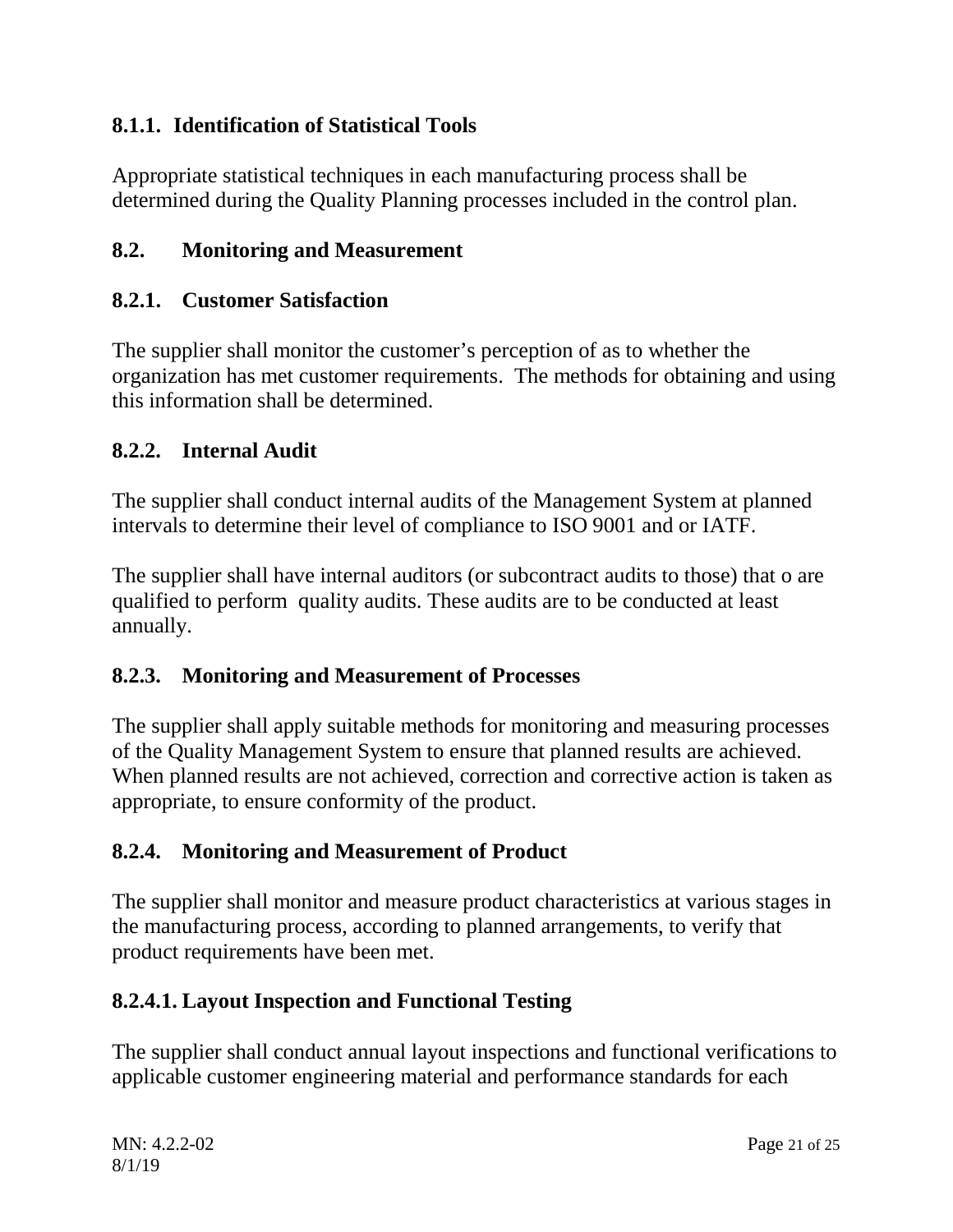product as specified in the control plan. These records are to be maintained and made available to PMMCO upon request.

# <span id="page-21-0"></span>**8.3. Control of Nonconforming Product, Processes and Conditions**

The organization shall ensure that product which does not conform to product or process requirements is identified and controlled to prevent unintended use or delivery. The procedure describes the responsibility and authority for control and disposition of nonconforming product.

The organization shall deal with the disposition of nonconforming product include one or more of the following:

- Taking action to eliminate the detected nonconformance
- Authorizing the use, release or acceptance under concession (deviation) by the customer
- Scrap to preclude use or application (discard)

The types of nonconformance's and actions taken, including concessions shall be recorded and maintained.

All nonconforming products that are reworked or repaired are inspected to ensure conformity to specifications. PMMCO is to be contacted for approval prior to repair being performed.

# <span id="page-21-1"></span>**8.3.1 Customer Waiver**

The supplier shall obtain procedures that require customer deviations to be obtained prior to shipping when product or manufacturing process is different from that which is currently approved. The following shall apply:

- Maintain a record of the expiration date or quantity authorized
- **Properly identify each container of deviated product when shipping to the** customer
- Ensure compliance with the original specifications when deviation expires

# <span id="page-21-2"></span>**8.4. Analysis of Data**

The supplier shall maintain a procedure for review of the Management System. The procedure identifies responsibilities to:

• Determine, collect and analyze appropriate data to evaluate the suitability and effectiveness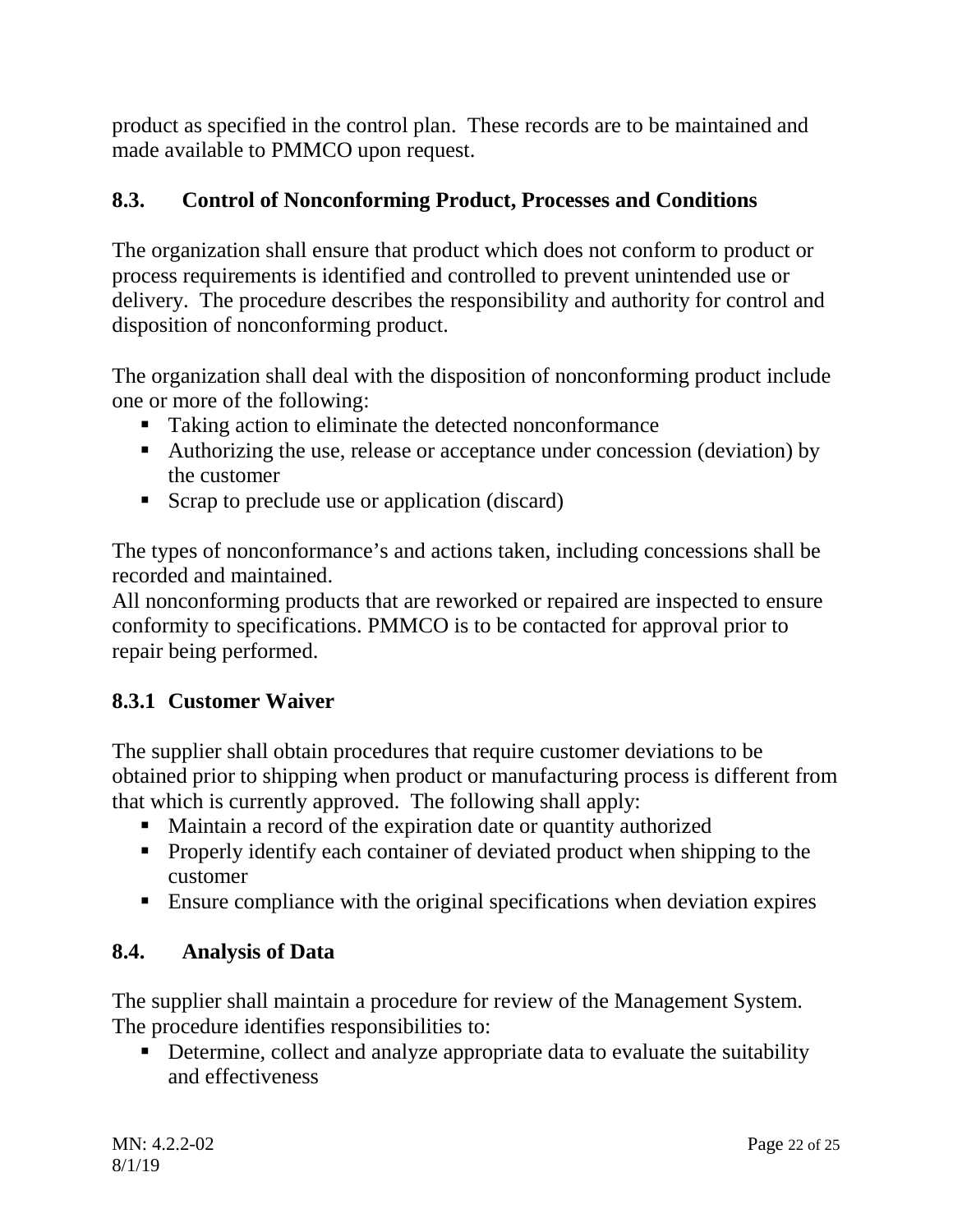- Evaluate data generated as a result of monitoring, measurement and other relevant sources
- Evaluate where continuous improvement of the effectiveness of the system can be made

Analysis of data provides information relating to:

- Customer satisfaction
- Conformity to product requirements
- Characteristics and trends of processes and products including opportunities for Preventive Action

## <span id="page-22-0"></span>**8.5. Improvement**

## <span id="page-22-1"></span>**8.5.1. Continual Improvement**

The organization shall continually improve the effectiveness of the Management System with Quality Policies and Objectives, audit results, analysis of data, corrective and preventive actions and management reviews.

# <span id="page-22-2"></span>**8.5.2. Corrective Action**

The supplier shall maintain procedures to eliminate the cause of nonconformances in order to prevent recurrence. Corrective actions are appropriate to the effects of the nonconformance. Procedures define requirements for:

- Reviewing nonconformance's
- Determining the causes of nonconformance's
- Evaluating the need for action to ensure that nonconformance's do not recur
- Determining and implementing action needed
- Records of actions taken are maintained
- Corrective Action review is accomplished

# <span id="page-22-3"></span>**8.5.3. Risk management, including Preventive Action**

The supplier shall maintain and implement a procedure for risk identification, rating, and addressing those that are not acceptable. These risks can be managed through preventive actions, in order to eliminate the causes of potential nonconformances. Preventive Action is appropriate to the effects of the potential problem. The procedure defines the requirements for:

- Determining potential nonconformance's and their causes
- Evaluating the need for action to prevent occurrence of nonconformance's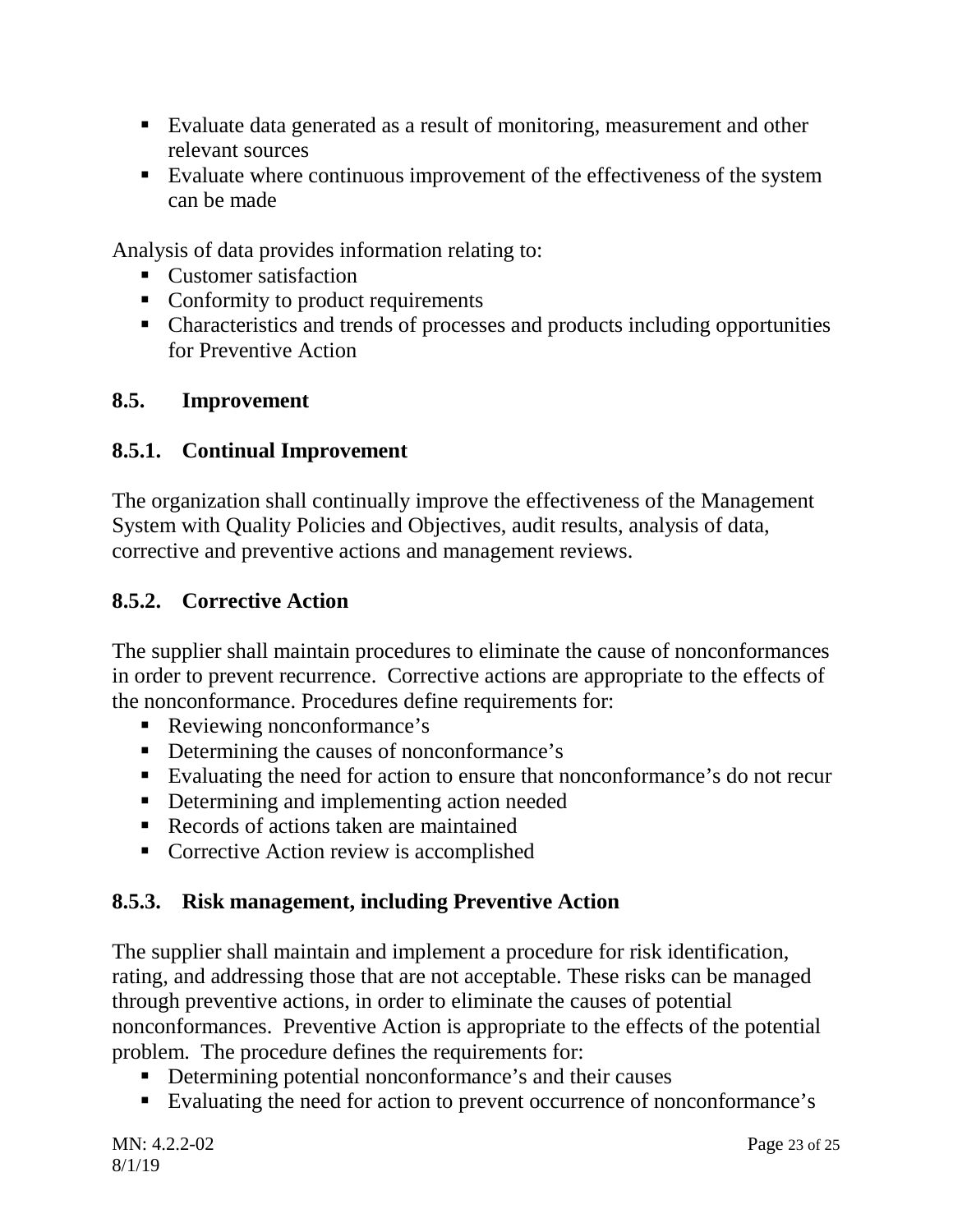- **•** Determining and implementing action needed
- Records of results of actions taken are maintained
- Reviews of preventive action taken